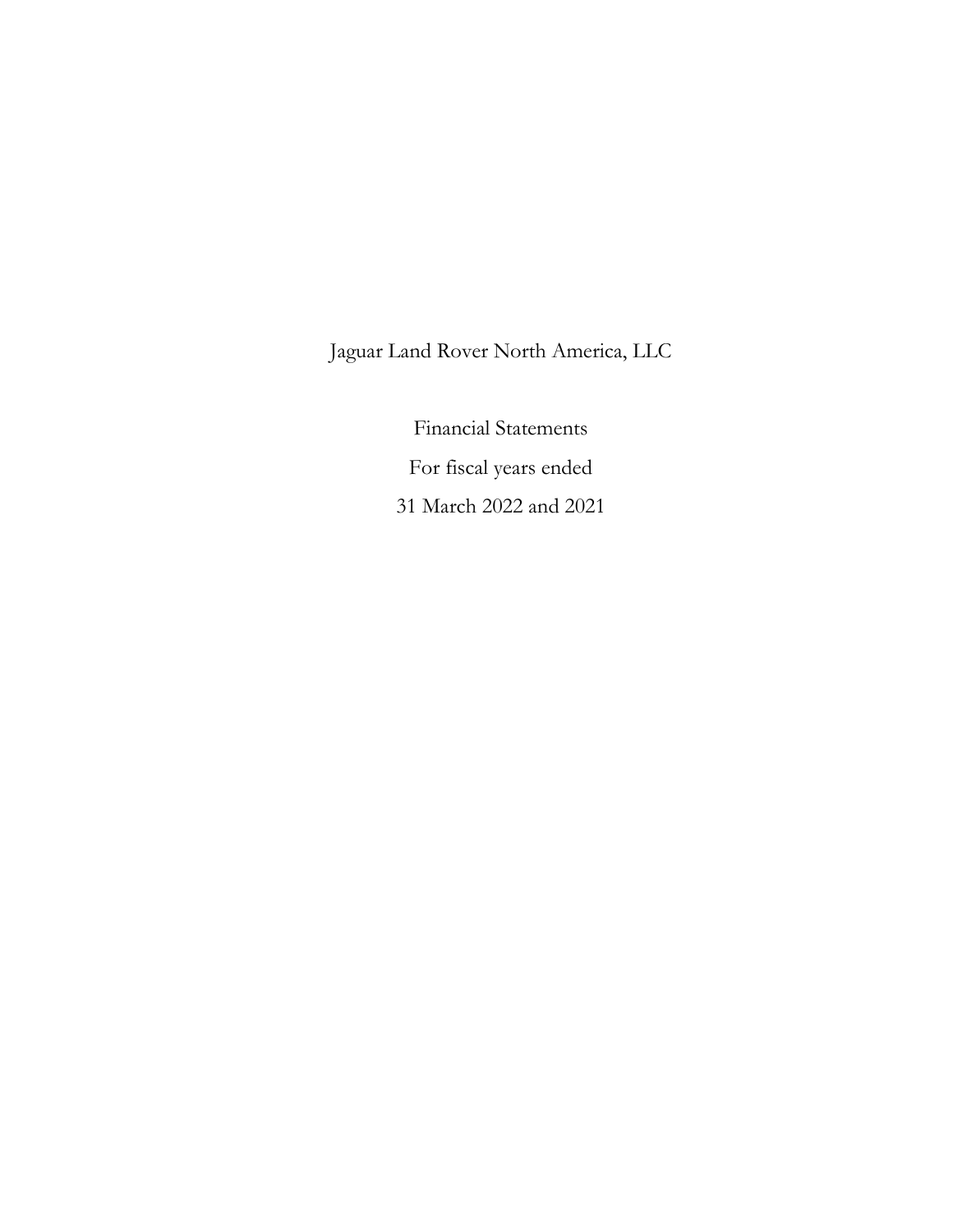# **Jaguar Land Rover North America, LLC**

# **INDEX TO FINANCIAL STATEMENTS**

# **Statutory Financial Statements of Jaguar Land Rover North America, LLC**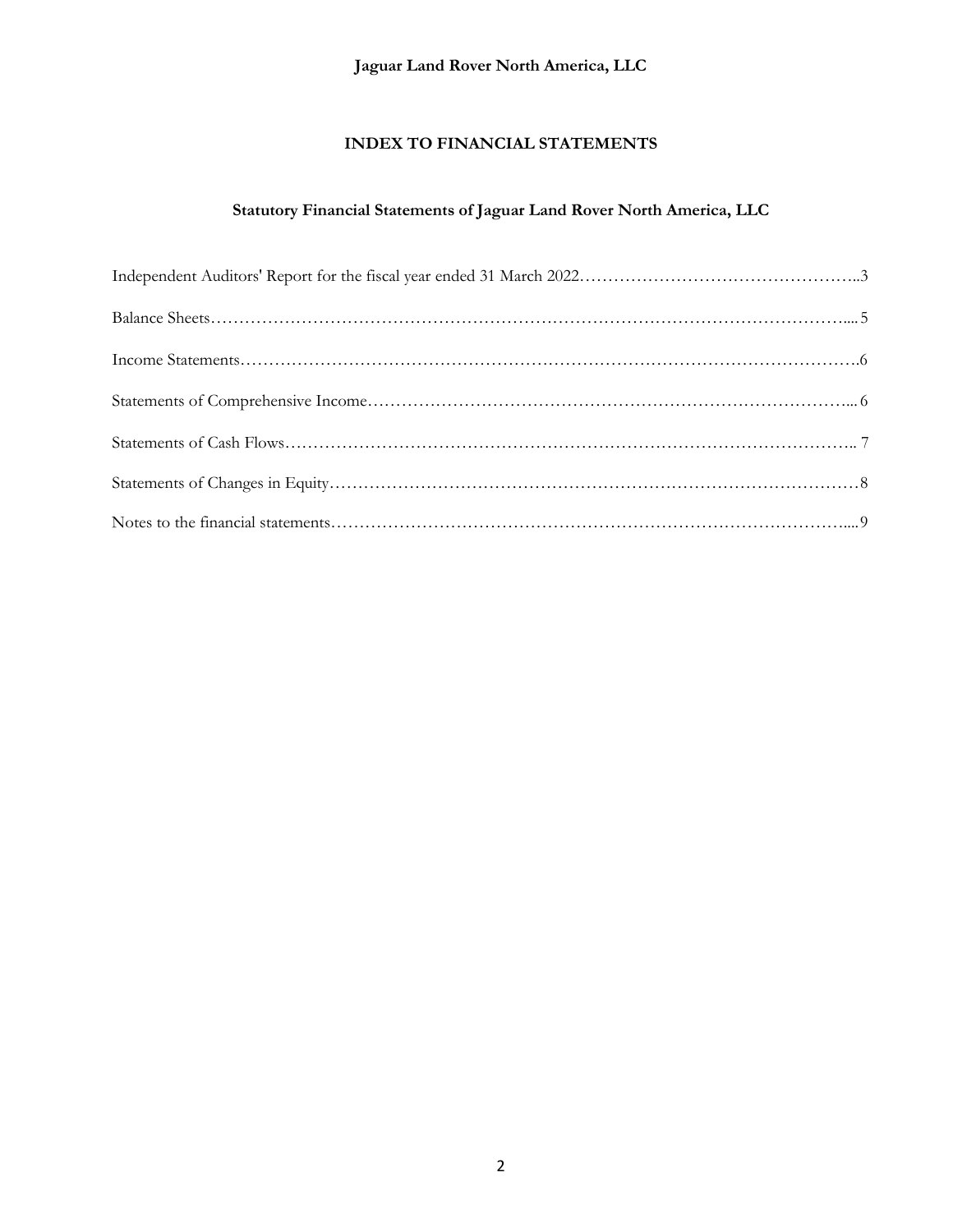

KPMG LLP 345 Park Avenue New York, NY 10154-0102

#### **Independent Auditors' Report**

The Board of Directors Jaguar Land Rover North America, LLC:

#### *Opinion*

We have audited the financial statements of Jaguar Land Rover North America, LLC, (the Company), which comprise the balance sheets as of March 31, 2022 and 2021, and the related statements of income, comprehensive income, changes in equity, and cash flows for the years then ended, and the related notes to the financial statements.

In our opinion, the accompanying financial statements present fairly, in all material respects, the financial position of the Company as of March 31, 2022 and 2021, and its financial performance and its cash flows for the years then ended in accordance with International Financial Reporting Standards as issued by the International Accounting Standards Board.

#### *Basis for Opinion*

We conducted our audits in accordance with auditing standards generally accepted in the United States of America (GAAS). Our responsibilities under those standards are further described in the Auditors' Responsibilities for the Audit of the Financial Statements section of our report. We are required to be independent of the Company and to meet our other ethical responsibilities, in accordance with the relevant ethical requirements relating to our audits. We believe that the audit evidence we have obtained is sufficient and appropriate to provide a basis for our audit opinion.

#### *Responsibilities of Management for the Financial Statements*

Management is responsible for the preparation and fair presentation of the financial statements in accordance with International Financial Reporting Standards as issued by the International Accounting Standards Board, and for the design, implementation, and maintenance of internal control relevant to the preparation and fair presentation of financial statements that are free from material misstatement, whether due to fraud or error.

In preparing the financial statements, management is required to evaluate whether there are conditions or events, considered in the aggregate, that raise substantial doubt about the Company's ability to continue as a going concern for one year after the date that the financial statements are available to be issued.

#### *Auditors' Responsibilities for the Audit of the Financial Statements*

Our objectives are to obtain reasonable assurance about whether the financial statements as a whole are free from material misstatement, whether due to fraud or error, and to issue an auditors' report that includes our opinion. Reasonable assurance is a high level of assurance but is not absolute assurance and therefore is not a guarantee that an audit conducted in accordance with GAAS will always detect a material misstatement when it exists. The risk of not detecting a material misstatement resulting from fraud is higher than for one resulting from error, as fraud may involve collusion, forgery, intentional omissions, misrepresentations, or the override of internal control. Misstatements are considered material if there is a substantial likelihood that, individually or in the aggregate, they would influence the judgment made by a reasonable user based on the financial statements.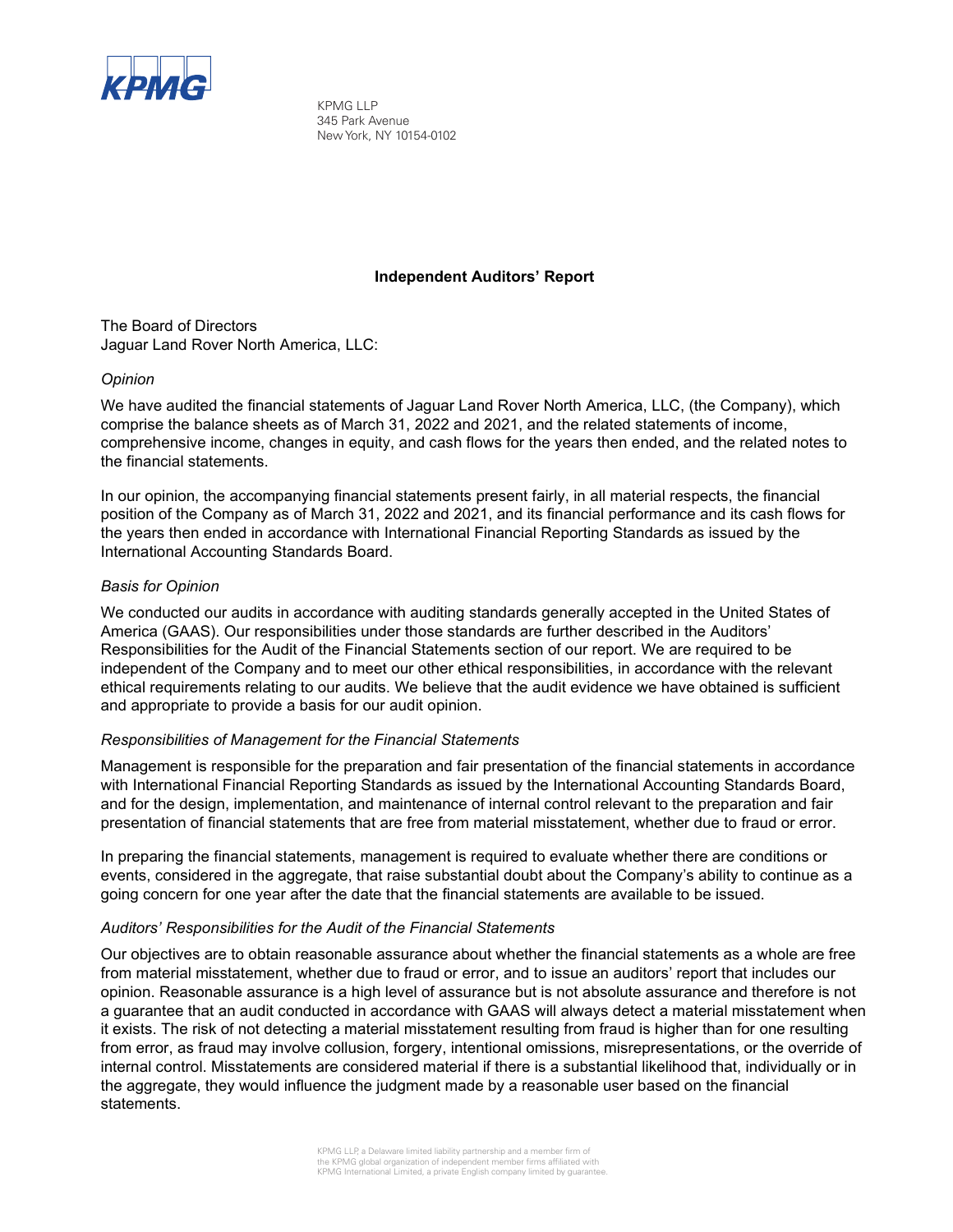

In performing an audit in accordance with GAAS, we:

- Exercise professional judgment and maintain professional skepticism throughout the audit.
- Identify and assess the risks of material misstatement of the financial statements, whether due to fraud or error, and design and perform audit procedures responsive to those risks. Such procedures include examining, on a test basis, evidence regarding the amounts and disclosures in the financial statements.
- Obtain an understanding of internal control relevant to the audit in order to design audit procedures that are appropriate in the circumstances, but not for the purpose of expressing an opinion on the effectiveness of the Company's internal control. Accordingly, no such opinion is expressed.
- Evaluate the appropriateness of accounting policies used and the reasonableness of significant accounting estimates made by management, as well as evaluate the overall presentation of the financial statements.
- Conclude whether, in our judgment, there are conditions or events, considered in the aggregate, that raise substantial doubt about the Company's ability to continue as a going concern for a reasonable period of time.

We are required to communicate with those charged with governance regarding, among other matters, the planned scope and timing of the audit, significant audit findings, and certain internal control related matters that we identified during the audit.



New York, New York June 10, 2022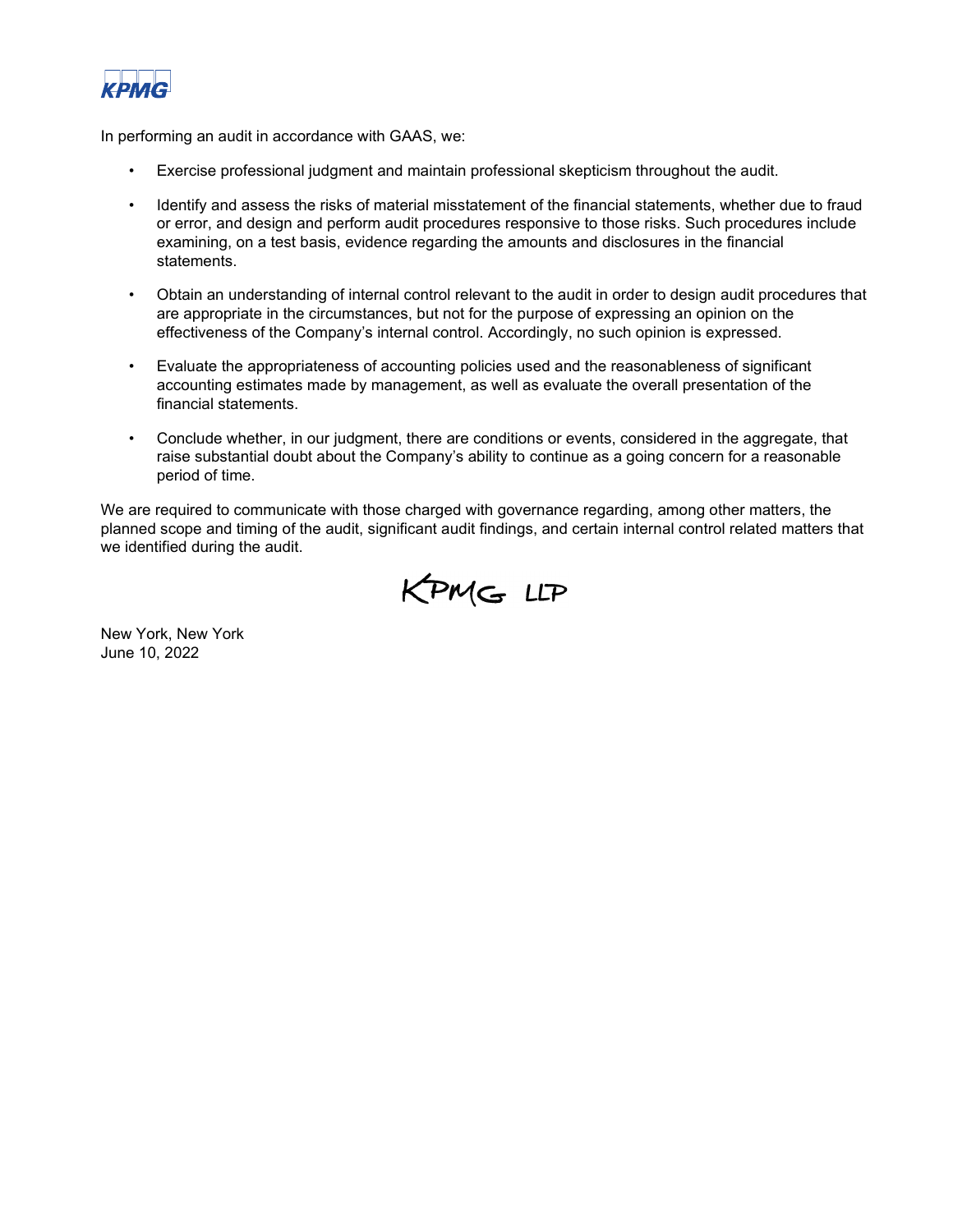# **Jaguar Land Rover North America, LLC**

| <b>Balance Sheets</b>                 |             | As at 31 March |                      |      |                               |  |  |
|---------------------------------------|-------------|----------------|----------------------|------|-------------------------------|--|--|
| In \$USD                              | <b>Note</b> |                | 2022                 |      | 2021                          |  |  |
|                                       |             |                |                      |      |                               |  |  |
|                                       |             |                |                      |      |                               |  |  |
| Non-current assets                    |             |                |                      |      |                               |  |  |
| Property, plant and equipment         | 3           | \$             | 84,523,456           | S    | 63,444,513                    |  |  |
| Other financial assets                | 4           |                | 1,421,395            |      | 1,778,366                     |  |  |
| Deferred tax assets                   | 5           |                | 62,575,791           |      | 86,362,702                    |  |  |
| Total non-current assets              |             |                | 148,520,642          |      | 151,585,581                   |  |  |
| <b>Current assets</b>                 |             |                |                      |      |                               |  |  |
| Inventories                           | 6           |                | 471,187,486          |      | 533,840,292                   |  |  |
| Trade receivables                     | 21          |                | 97,918,222           |      | 97,216,685                    |  |  |
| Finance receivables                   | 21          |                |                      |      |                               |  |  |
|                                       | 9           |                | 684,290,308          |      | 1,150,882,019                 |  |  |
| Other current assets                  |             |                | 1,667,299            |      | 1,960,587                     |  |  |
| Cash and cash equivalents             |             |                | 1,489,040            |      | 5,226,436                     |  |  |
| Current income tax receivables        | 5           |                | 8,955,835            |      | 96,900,885                    |  |  |
| Total current assets                  |             |                | 1,265,508,190        |      | 1,886,026,904                 |  |  |
| Total assets                          |             | \$             | 1,414,028,832        | \$   | 2,037,612,485                 |  |  |
|                                       |             |                |                      |      |                               |  |  |
|                                       |             |                |                      |      |                               |  |  |
| <b>Current liabilities</b>            |             |                |                      |      |                               |  |  |
| Accounts payable                      |             | \$             | $(330, 122, 600)$ \$ |      | (721, 370, 017)               |  |  |
| Variable marketing provisions         | 11          |                | (5, 122, 212)        |      | (138, 878, 345)               |  |  |
| Lease obligations - short term        | 7           |                | (2,629,189)          |      | (2,500,867)                   |  |  |
| Financial liabilities                 | 21          |                |                      |      | (216, 416)                    |  |  |
| Other current liabilities             | 12          |                | (293, 372, 470)      |      | (431, 281, 908)               |  |  |
| Other provisions                      | 14          |                | (9,094,144)          |      | (10,043,741)                  |  |  |
| Total current liabilities             |             |                | (640, 340, 615)      |      | (1,304,291,294)               |  |  |
|                                       |             |                |                      |      |                               |  |  |
| Non-current liabilities               |             |                |                      |      |                               |  |  |
| Other non-current liabilities         | 13          |                | (147, 485, 556)      |      | (175, 462, 870)               |  |  |
| Other provisions                      | 14          |                | (12, 869, 529)       |      | (13,390,396)                  |  |  |
| Lease obligations - long term         | 7           |                | (55,689,223)         |      | (29, 230, 600)                |  |  |
| Other financial liabilities           | 21          |                |                      |      | (1,240,399)                   |  |  |
| Total non-current liabilities         |             |                | (216, 044, 308)      |      | (219, 324, 265)               |  |  |
|                                       |             |                |                      |      |                               |  |  |
| <b>Total liabilities</b>              |             | \$             | (856, 384, 923)      | \$   | (1,523,615,559)               |  |  |
|                                       |             |                |                      |      |                               |  |  |
| Shareholder's equity                  |             |                |                      |      |                               |  |  |
| Ordinary shares                       |             | \$             | $(40,000,000)$ \$    |      |                               |  |  |
| Share premium                         |             |                | (117,300,000)        |      | (40,000,000)<br>(117,300,000) |  |  |
| Retained earnings                     |             |                |                      |      |                               |  |  |
| Accumulated other comprehensive loss: |             |                | (400, 174, 280)      |      | (356, 963, 732)               |  |  |
| Pension reserve                       |             |                | (169, 629)           |      |                               |  |  |
| Total equity                          |             | \$             | (557, 643, 909)      | - \$ | 266,806<br>(513, 996, 926)    |  |  |
|                                       |             |                |                      |      |                               |  |  |
| Total liabilities and equity          |             | \$             | (1,414,028,832)      | \$   | (2,037,612,485)               |  |  |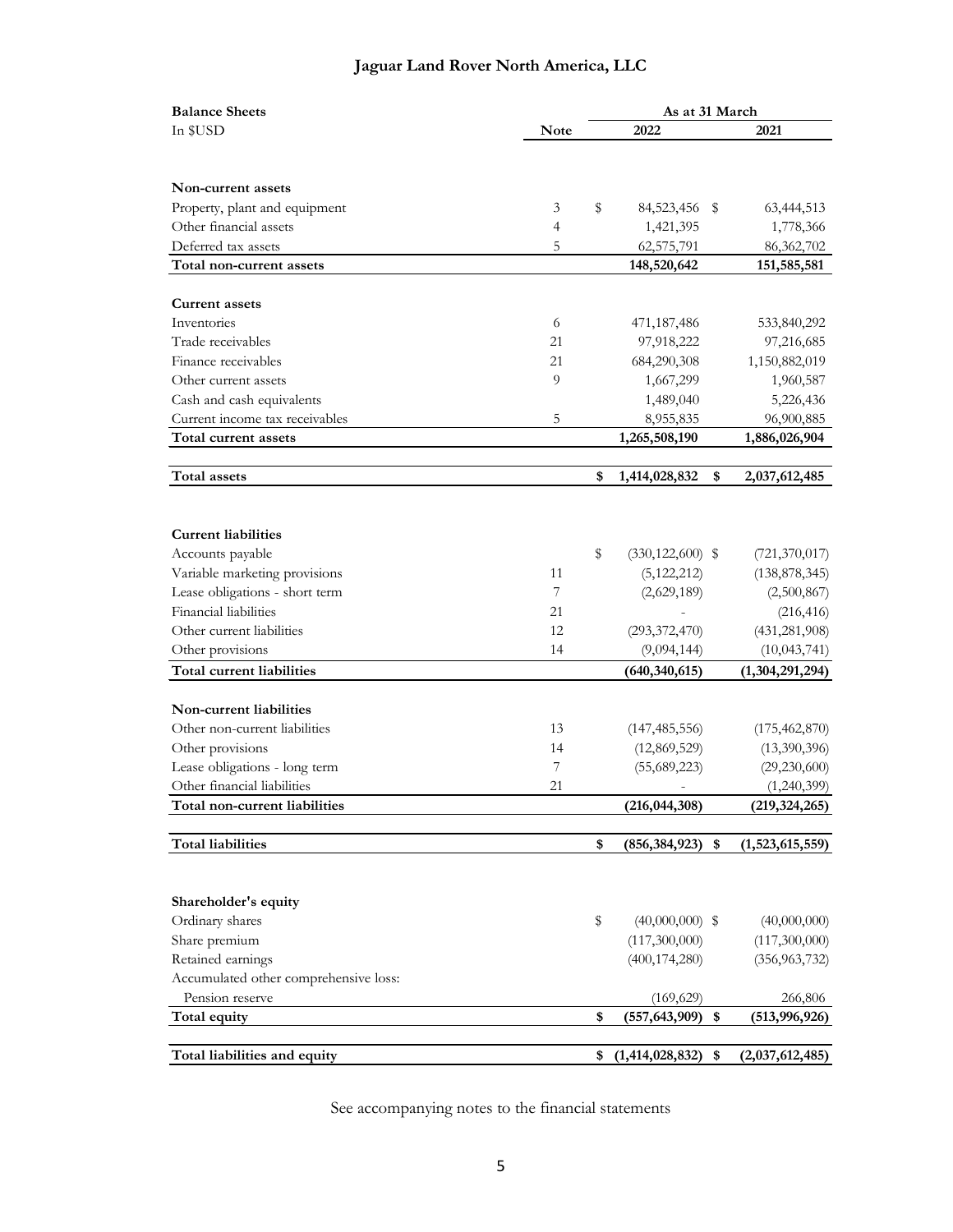#### **Income Statements**

In \$USD

|                                              |             | Year ended 31 March    |                 |
|----------------------------------------------|-------------|------------------------|-----------------|
|                                              | <b>Note</b> | 2022                   | 2021            |
| Income                                       |             |                        |                 |
| Revenue - vehicles                           |             | \$<br>5,162,137,760 \$ | 5,761,867,630   |
| Revenue - parts, service and accessories     |             | 597,779,636            | 514,053,716     |
| Other income                                 | 17          | 22,549,636             | 16,851,846      |
| Total revenue                                |             | 5,782,467,032          | 6,292,773,192   |
| Purchase of vehicles and parts               | 6           | (5, 137, 147, 353)     | (5,597,354,994) |
| Employee costs                               | 15          | (42, 493, 392)         | (43, 420, 735)  |
| Warranty and services costs                  |             | (93, 191, 195)         | (122, 566, 696) |
| Fixed marketing expense                      |             | (339, 763, 421)        | (369, 377, 305) |
| Warehousing, handling and distribution costs |             | (53, 814, 836)         | (49, 434, 763)  |
| Other expenses                               | 16          | (15, 354, 727)         | (6,918,481)     |
| Depreciation and amortization                | 3           | (8,906,768)            | (5,479,857)     |
| Foreign exchange expense                     |             | (31,995)               | (10, 858)       |
| Finance income                               |             | 1,215,870              | 2,426,825       |
| Finance costs                                |             | (4,774,253)            | (3,493,633)     |
| Profit before tax                            |             | 88,204,962             | 97,142,695      |
| Income tax credit/(expense)                  | 5           | (42, 857, 562)         | 2,584,249       |
| Profit for the period                        |             | \$<br>45,347,400<br>\$ | 99,726,944      |

#### **Jaguar Land Rover North America, LLC Statements of Comprehensive Income**

In \$USD

|                                                                                                                                                 | Year ended 31 March |   |            |
|-------------------------------------------------------------------------------------------------------------------------------------------------|---------------------|---|------------|
|                                                                                                                                                 | 2022                |   | 2021       |
| Profit for the period                                                                                                                           | \$<br>45,347,400    |   | 99,726,944 |
| Items that will not be reclassified subsequently to profit or loss:<br>Re-measurement gain net of tax expense of \$8,522 and \$6,933 for fiscal |                     |   |            |
| years ended 31 March 2022 and 2021, respectively                                                                                                | 436,435             |   | 50,477     |
| Other comprehensive gain for the year                                                                                                           | 436,435             |   | 50,477     |
| Total comprehensive income for the year                                                                                                         | \$<br>45,783,835    | S | 99,777,421 |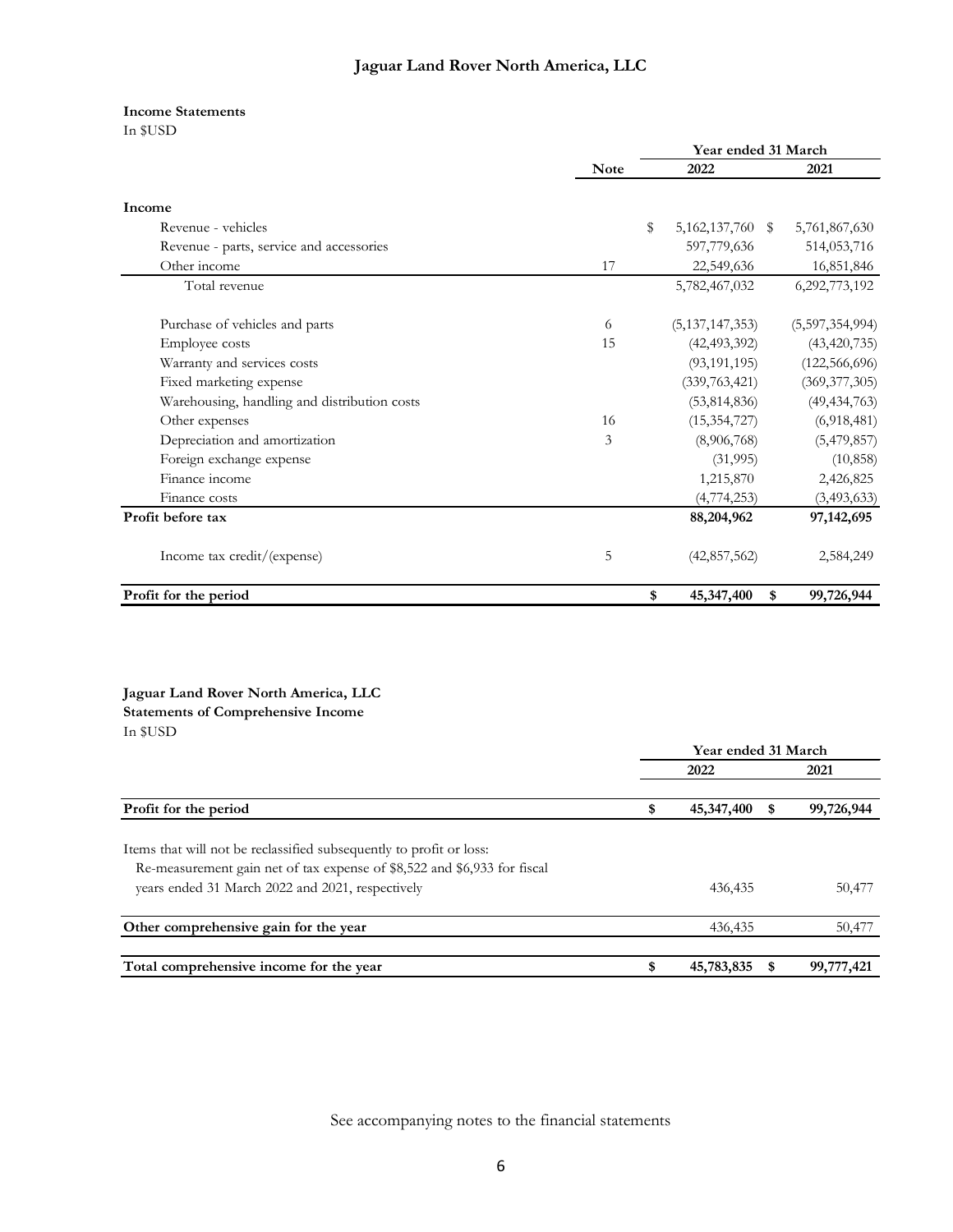### **Statements of Cash Flows In \$USD**

|                                                                  | Year Ended 31 March |    |                  |                 |
|------------------------------------------------------------------|---------------------|----|------------------|-----------------|
|                                                                  | Note                |    | 2022             | 2021            |
| Cash flows from operating activities:                            |                     |    |                  |                 |
| Profit for the period                                            |                     | \$ | 45,347,400 \$    | 99,726,944      |
| Adjustments for noncash items included in profit for the period: |                     |    |                  |                 |
| Depreciation and amortization                                    | $\mathfrak{Z}$      |    | 8,906,768        | 5,479,857       |
| Inventory write-down                                             |                     |    | 6,155,068        | 2,958,732       |
| (Gain)/loss on sale of assets / assets written off               | 3                   |    | (148, 944)       | 886,983         |
| Income tax expense/(credit)                                      | 5                   |    | 42,857,564       | (2,584,250)     |
| Net finance expense                                              |                     |    | 3,558,383        | 1,066,808       |
|                                                                  |                     |    | 106,676,239      | 107,535,074     |
| Changes in assets and liabilities:                               |                     |    |                  |                 |
| Decrease in Other Financial Assets                               |                     |    | 356,971          | 288,281         |
| Increase in Deferred tax assets                                  | 5                   |    | (415,291)        |                 |
| Decrease in Inventories                                          | 6                   |    | 56,497,738       | 100,584,229     |
| (Increase)/Decrease in Trade receivables                         | 21                  |    | (701, 537)       | 217,990,058     |
| Decrease in Other Current Assets                                 | 9                   |    | 293,288          | 1,926,289       |
| (Decrease)/Increase in Accounts payable                          |                     |    | (391, 247, 417)  | 557,923,689     |
| Decrease in Variable marketing provisions                        | 11                  |    | (133, 756, 133)  | (282, 286, 867) |
| Decrease in Financial Liabilities                                |                     |    | (216, 416)       | (138, 788)      |
| Decrease in Other Current Liabilities                            | 12                  |    | (140, 056, 686)  | (33, 887, 379)  |
| Decrease in Provisions (Current)                                 | 14                  |    | (949, 597)       | (62, 681, 104)  |
| Decrease in Other Non-Current Liabilities                        | 13                  |    | (27, 549, 431)   | (30,077,176)    |
| Decrease in Provisions (Non-current)                             | 14                  |    | (520, 867)       | (101, 198, 746) |
| (Decrease)/Increase in Other Financial Liabilities               |                     |    | (1,240,399)      | 54,262          |
| Cash (used by)/generated from operating activities               |                     |    | (532, 829, 537)  | 476,031,822     |
| Income tax recovered/(paid) net of refunds                       | 5                   |    | 69,298,242       | (57, 948, 964)  |
| Net cash (used by)/generated from operating activities           |                     |    | (463, 531, 295)  | 418,082,858     |
|                                                                  |                     |    |                  |                 |
| Cash flows from investing activities:                            |                     |    |                  |                 |
| Investments in cash pooling account                              |                     |    | (4,901,837,504)  | (5,361,185,585) |
| Redemptions of cash invested in pooling account                  |                     |    | 5,368,430,127    | 4,951,247,413   |
| Interest received                                                |                     |    | 1,436,591        | 3,974,278       |
| Payments for property, plant and equipment                       | 3                   |    | (2,503,917)      | (219, 583)      |
| Net cash generated from/(used by) investing activities           |                     |    | 465,525,297      | (406, 183, 477) |
|                                                                  |                     |    |                  |                 |
| Cash flows from financing activities:                            |                     |    |                  |                 |
| Cash payments for leases                                         | 7                   |    | (5,505,215)      | (3,292,859)     |
| Interest paid                                                    |                     |    | (226, 180)       | (5,412,311)     |
| Net cash used by financing activities                            |                     |    | (5,731,396)      | (8,705,170)     |
| Net change in cash and cash equivalents                          |                     | \$ | $(3,737,394)$ \$ | 3,194,211       |
| Cash and cash equivalents, beginning of the year                 |                     |    | 5,226,436        | 2,032,225       |
| Cash and cash equivalents, end of the year                       |                     | \$ | 1,489,042 \$     | 5,226,436       |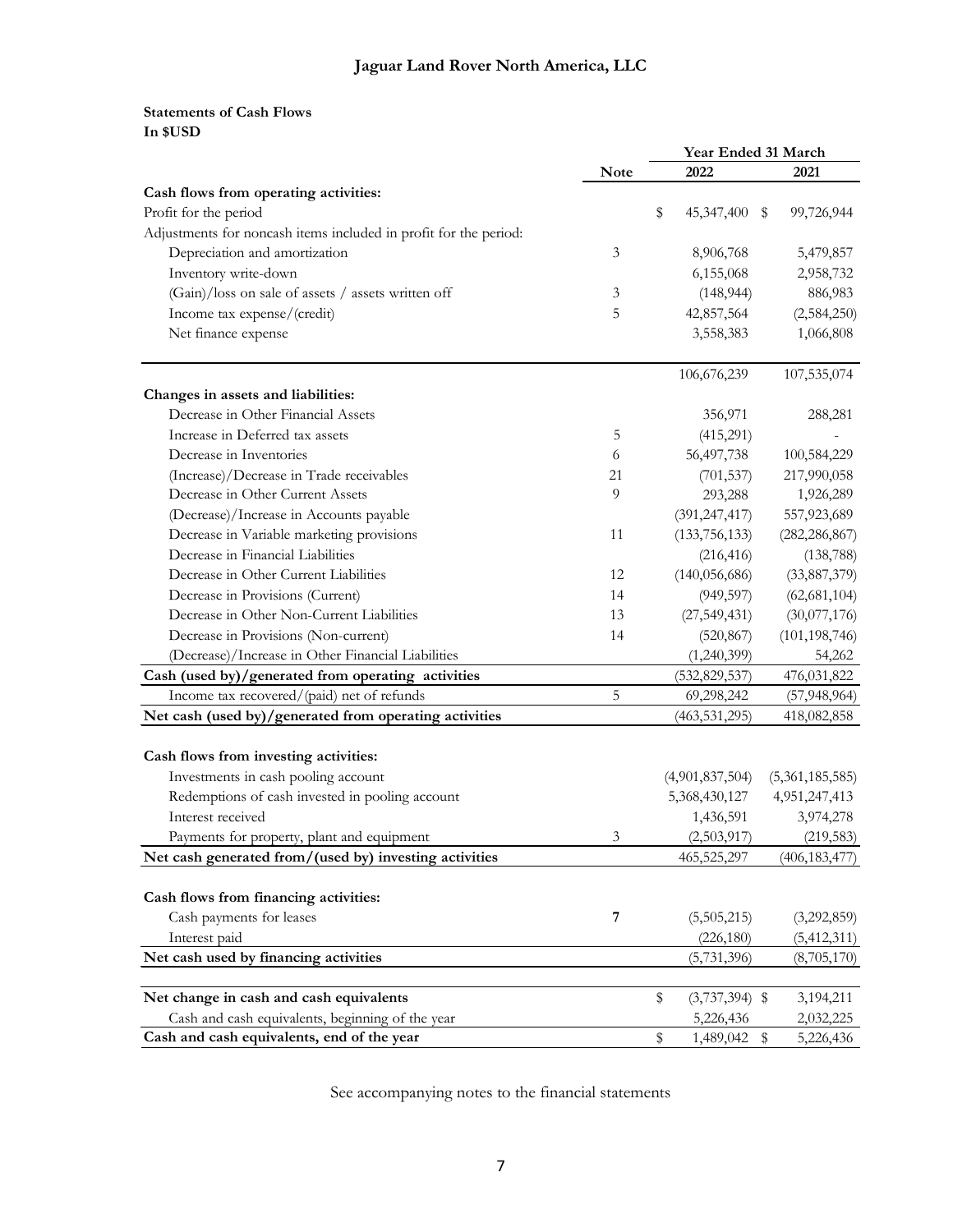#### **Statements of Changes in Equity**

In \$USD

|                                                                   |    |                       |                      |                      | Accumulated<br>other |                     |
|-------------------------------------------------------------------|----|-----------------------|----------------------|----------------------|----------------------|---------------------|
|                                                                   |    | <b>Ordinary Share</b> |                      | Retained             | comprehensive        |                     |
|                                                                   |    | Capital               | <b>Share Premium</b> | earnings             | loss                 | <b>Total Equity</b> |
| Balance at 31 March 2020                                          | \$ | $(40,000,000)$ \$     | $(117,300,000)$ \$   | $(257,309,081)$ \$   | 317,283 \$           | (414, 291, 798)     |
| Profit for the period                                             |    |                       | ٠                    | (99, 726, 944)       | -                    | (99, 726, 944)      |
| Impact of adoption of IFRS 16                                     |    |                       | ٠                    | 72,293               | ٠                    | 72,293              |
| Other comprehensive gain, net of tax expense of \$6,933           |    |                       | ٠                    |                      | (50, 477)            | (50, 477)           |
| Balance at 31 March 2021                                          | S  | $(40,000,000)$ \$     | $(117,300,000)$ \$   | $(356, 963, 732)$ \$ | 266,806 \$           | (513, 996, 926)     |
| Profit for the period                                             |    |                       | ٠                    | (45, 347, 400)       |                      | (45, 347, 400)      |
| Additional leases allocated to JLRNA by JLR Limited under IFRS 16 |    | -                     | ٠                    | 2,136,852            | -                    | 2,136,852           |
| Other comprehensive gain, net of tax expense of \$8,552           |    |                       | ٠                    |                      | (436, 435)           | (436, 435)          |
| Balance at 31 March 2022                                          | \$ | $(40,000,000)$ \$     | $(117,300,000)$ \$   | $(400, 174, 280)$ \$ | $(169, 629)$ \$      | (557, 643, 909)     |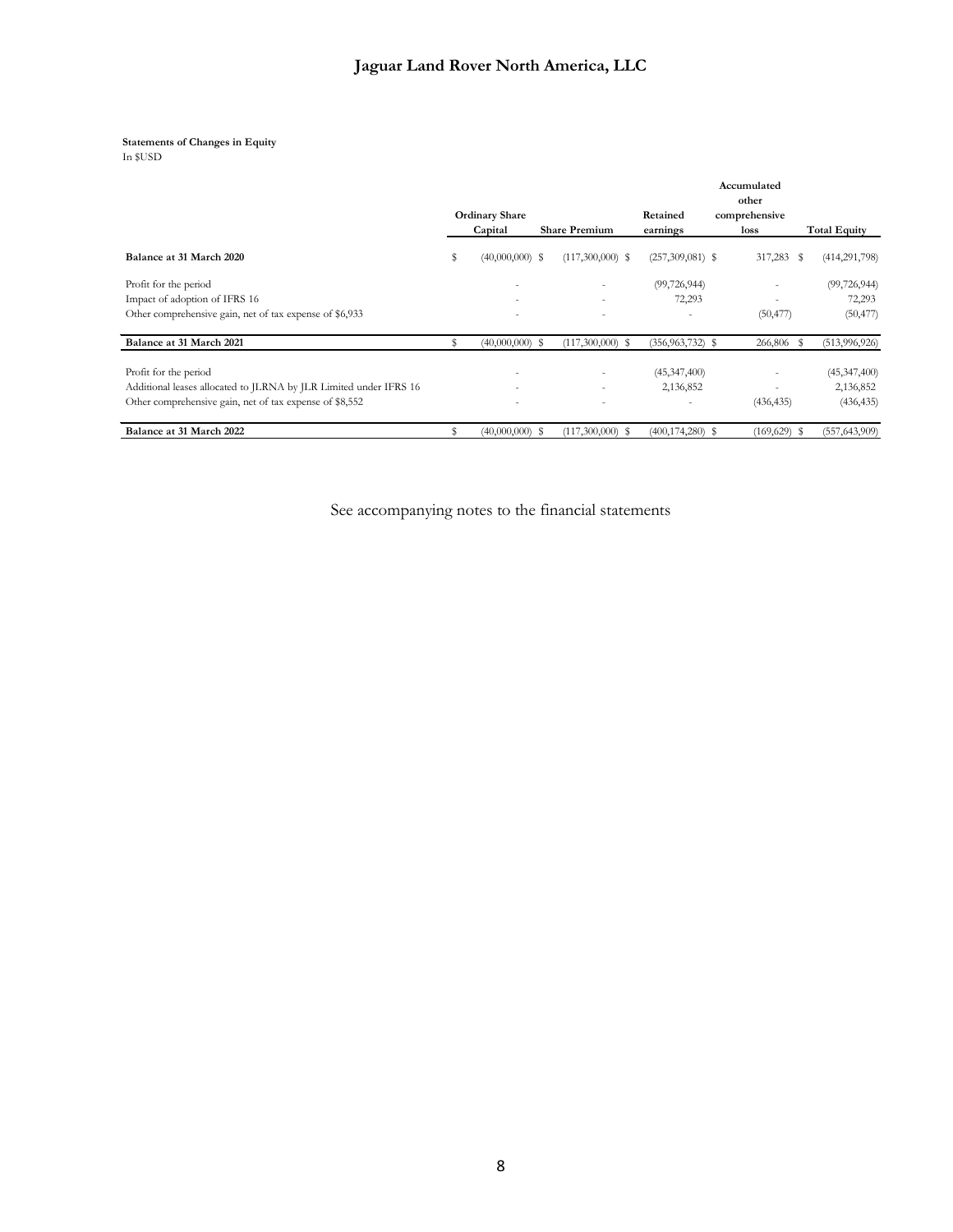## **Jaguar Land Rover North America, LLC**

#### **Notes to the Financial Statements**

#### **1. Background and operations**

Jaguar Land Rover North America, LLC (the "Company" or "JLRNA") is a limited liability company registered in the State of Delaware. The registered office address is c/o Corporation Services Company 251 Little Falls Drive Wilmington, DE 19808. JLRNA is an importer and distributor of luxury sedans, sport utility vehicles and parts in the United States market. The Company also offers various vehicle related service plans to end users of its vehicles. The Company's primary areas of business are the distribution, marketing, sales, and service of its products.

JLRNA headquarters is located at 100 Jaguar Land Rover Way Mahwah, New Jersey, and operates in three regions within the United States as well as two dedicated training facilities.

JLRNA is a wholly-owned subsidiary of Jaguar Land Rover Limited ("JLR Limited"), which is a UK company. The ultimate parent and controlling shareholder is Tata Motors Limited ("TML"), registered and domiciled in India.

The vehicles are purchased from JLR Limited and imported into the United States. Parts are primarily sourced from JLR Limited with some domestic procurement.

The parts business is managed under two different relationships with third party logistics providers whereby the third parties manage the warehousing of physical inventory and distribution. JLRNA owns the inventory and manages the sale and collection function.

As described in Note 23, the Company pools all of its excess cash with its parent company, JLR Limited under a cash pooling agreement.

During March 2020, the escalation of the COVID-19 pandemic required the Company to react by instituting a remote working mandate for all employees as well as take various actions to preserve cash liquidity and assist the retailer network to continue to operate under the government mandated shut downs. The Company continues to operate under these mandates and actions and is continuously monitoring the health of the Company and the retailer network. Throughout the year ended 31 March 2021, JLRNA continued to monitor the challenges posed by COVID-19 as the retail network emerged from government mandated shut downs. Employees continued to work remotely for the full fiscal year with an anticipated return to the office later in fiscal 2022. At the end of the fiscal year, all retailers were open for business, demand had returned to pre-COVID levels, all while supply has been constrained by production challenges due to component supply chain issues.

### **2. Significant accounting policies**

#### **a.** Statement of compliance

These financial statements have been prepared in accordance with International Financial Reporting Standards (referred to as "IFRS") as issued by the International Accounting Standards Board (referred to as "IASB"). The results of the Company are included in the consolidated financial statements of JLR Limited and its ultimate parent, TML and the financial statements of all these entities, including JLRNA, are publicly available.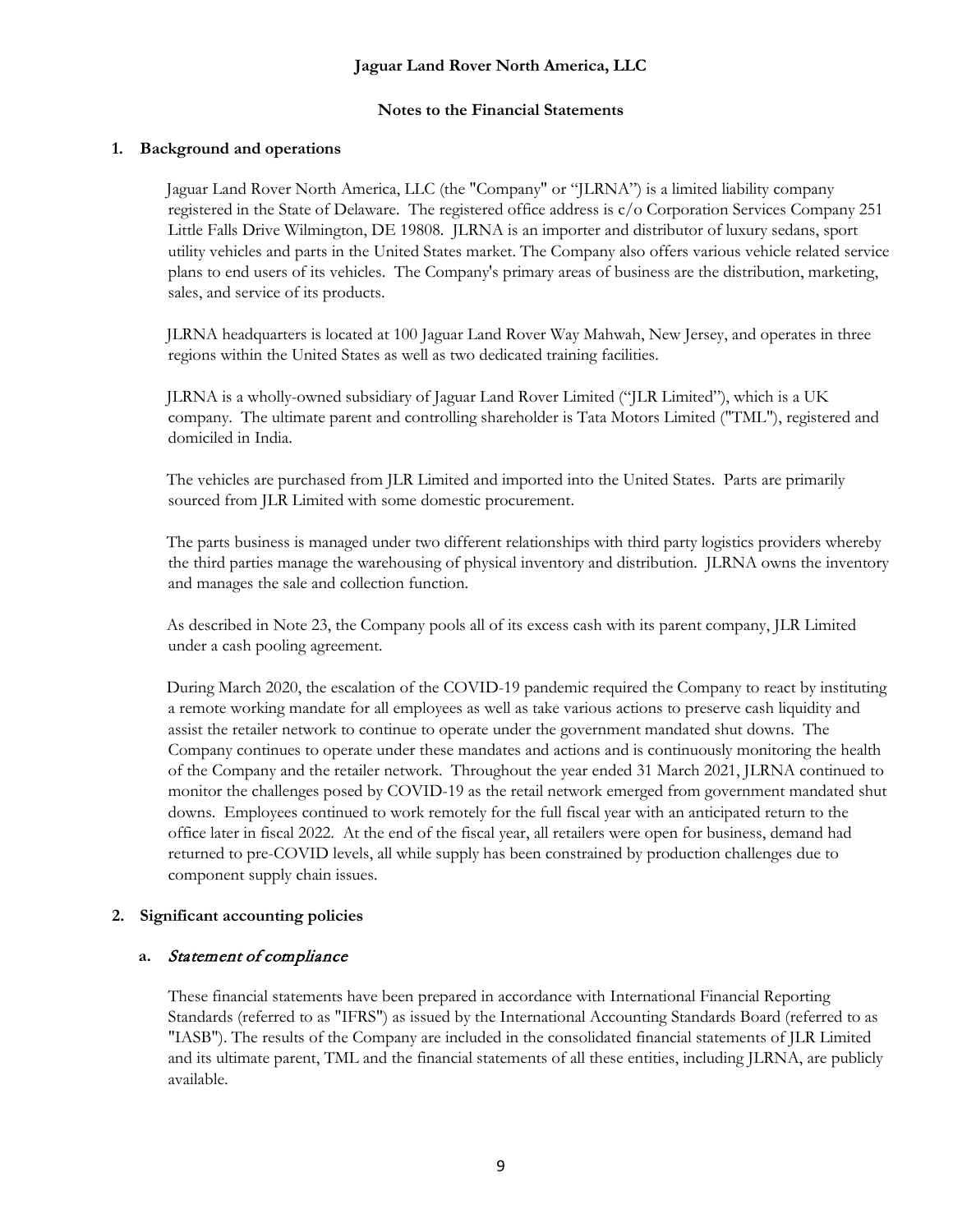## Basis of preparation

The financial statements have been prepared on historical cost basis. The Company's fiscal year end is 31 March of each year.

All figures are presented in US dollars unless otherwise stated.

## **b.** Use of estimates and judgments

The preparation of financial statements in conformity with IFRS requires management to make judgments, estimates and assumptions, that affect the application of accounting policies and the reported amounts of assets, liabilities, income, expenses and disclosures of contingent assets and liabilities at the date of these financial statements and the reported amounts of revenues and expenses for the years presented. Actual results may differ from these estimates.

Estimates and underlying assumptions are reviewed on an ongoing basis. Revisions to accounting estimates are recognized in the period in which the estimate is revised and future periods affected.

In particular, information about significant areas of estimation uncertainty and critical judgments in applying accounting policies that have the most significant effect on the amounts recognized in the financial statements are included in the following notes:

- i) Note 5 Recoverability/recognition of deferred tax assets –management applies judgement in establishing the timing of the recognition of deferred tax assets relating to historic losses. The Company also uses judgement and estimates in determining timing and amount of provisions for uncertain tax matters where deemed appropriate.
- ii) Note 11 Variable marketing incentives are estimated at the balance sheet date based on approved programs that are in place to incentivize retailers to meet sales volume requirements. These program needs can change from the initial expectation due to, among other variables, prevailing interest rates, competitive market conditions, macroeconomic factors, supply and demand, etc. Such changes will impact balances previously recorded.
- iii) Notes  $12 \& 13$  Other current liabilities and Other non-current liabilities The Company applies judgement in estimating the anticipated payments on locally offered vehicle services under such programs as certified pre-owned ("CPO"), scheduled maintenance, and connected car. Revenue related to these programs is deferred and recognized over the life of the service plan in line with when the claims emerge. The timing of the recognition of this deferred revenue requires a significant amount of judgement and the requirement to form appropriate assumptions around expected future costs, which are based on expectations of product failure rates for CPO, and retail customer take rates for scheduled maintenance and connected car.
- iv) Note 14 Other provisions The Company applies judgement in estimating the provision for anticipated payments on locally offered vehicle services under such programs as roadside assistance and service loaner. The valuation of these provisions requires a significant amount of judgement and the requirement to form appropriate assumptions around expected future costs, which are based on expectations of product failure rates. Additionally, the Company is responsible for some of the residual value risk arising on vehicles sold by retailers under leasing arrangements. The provision is based on the latest available market expectations of future residual value trends. The timing of the outflows will be at the end of the lease arrangements – being typically three years.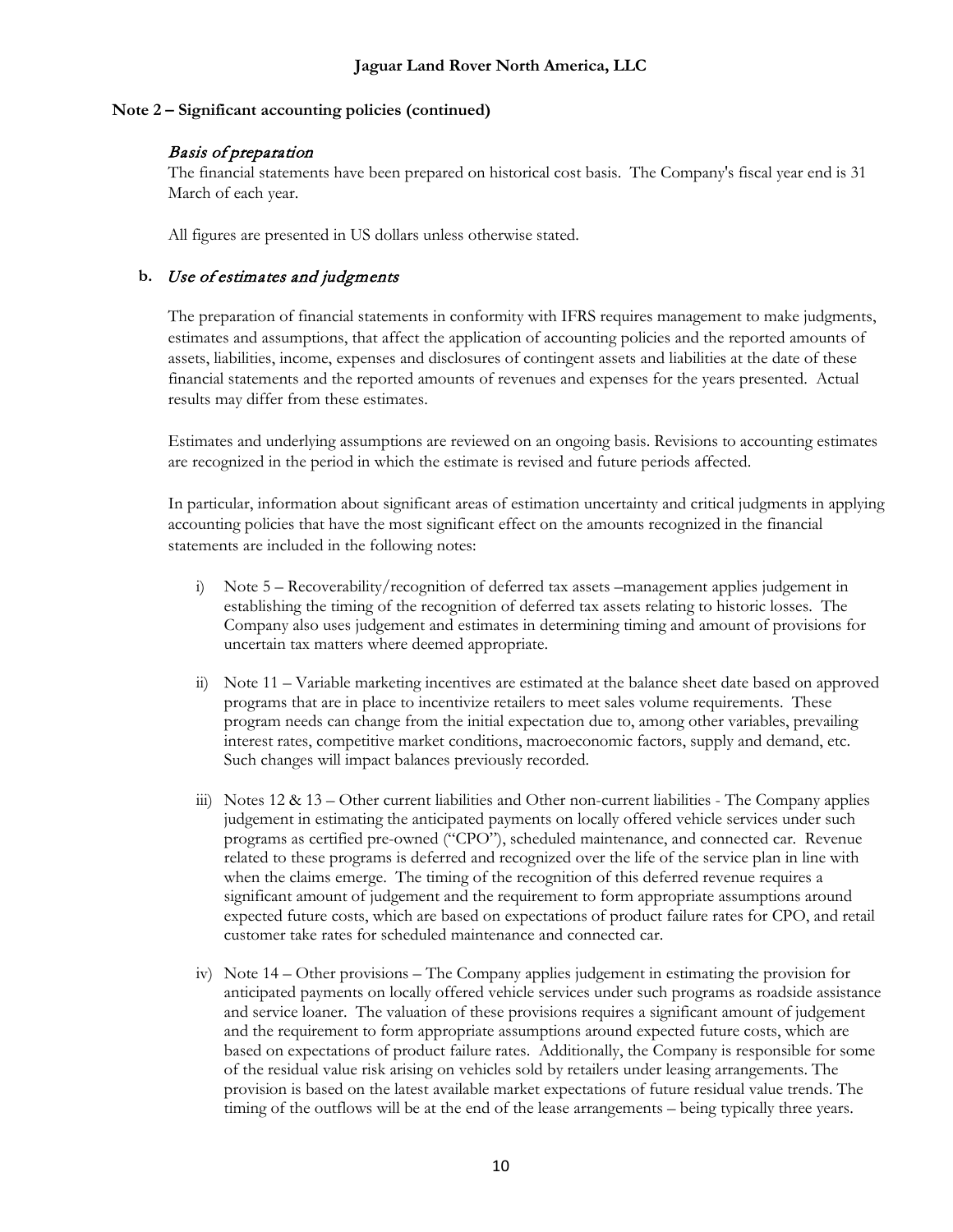Based on the many variables impacting residual values of vehicles, both macroeconomic and microeconomic, estimates of residual values will fluctuate up and down over time.

v) Note  $18 -$  Assets and obligations relating to employee benefits – it is necessary for actuarial assumptions to be made, including discount and mortality rates and the long-term rate of return on plan assets. The Company engages a qualified actuary to assist with determining the assumptions to be made when evaluating these liabilities.

## **c. Concentration risk**

As a wholly-owned subsidiary of JLR Limited, the Company's going concern is linked to the going concern of that entity. Further, the Company is dependent on JLR Limited for substantially all of the products it sells. This dependency represents a material concentration of supply of vehicles and parts, and without that supply, the Company's ability to continue as a going concern would be limited.

## **d.** Revenue recognition

Revenue is measured at fair value of consideration received or receivable.

The Company recognizes revenues on the sale of vehicles, net of discounts, sales incentives, customer bonuses and rebates granted, when products are segregated for dispatch to retailers, which is when the Company satisfies the performance obligation and the customer obtains control of the promised good or service. Revenues on the sale of parts is recognized upon shipment. Sale of products is presented net of excise duty where applicable and other indirect taxes.

Revenues are recognized when collectability of the resulting receivable is reasonably assured.

For certain service plans, the Company defers revenue related to cash received for the future services to be provided. In the case of certified pre-owned warranties, cash is explicitly received at the point of vehicle certification; this revenue is deferred and recognized over the life of the service plan in line with when the claims are expected to emerge. In the case of complementary scheduled maintenance programs and connected car, the cost of these services is embedded in the price of the vehicle. The Company defers a portion of the revenue attributable to these service plans and recognizes it when the service is expected to be provided based on historical experience.

## **e.** Cost recognition and presentation

Costs and expenses are recognized when incurred and are classified according to their nature.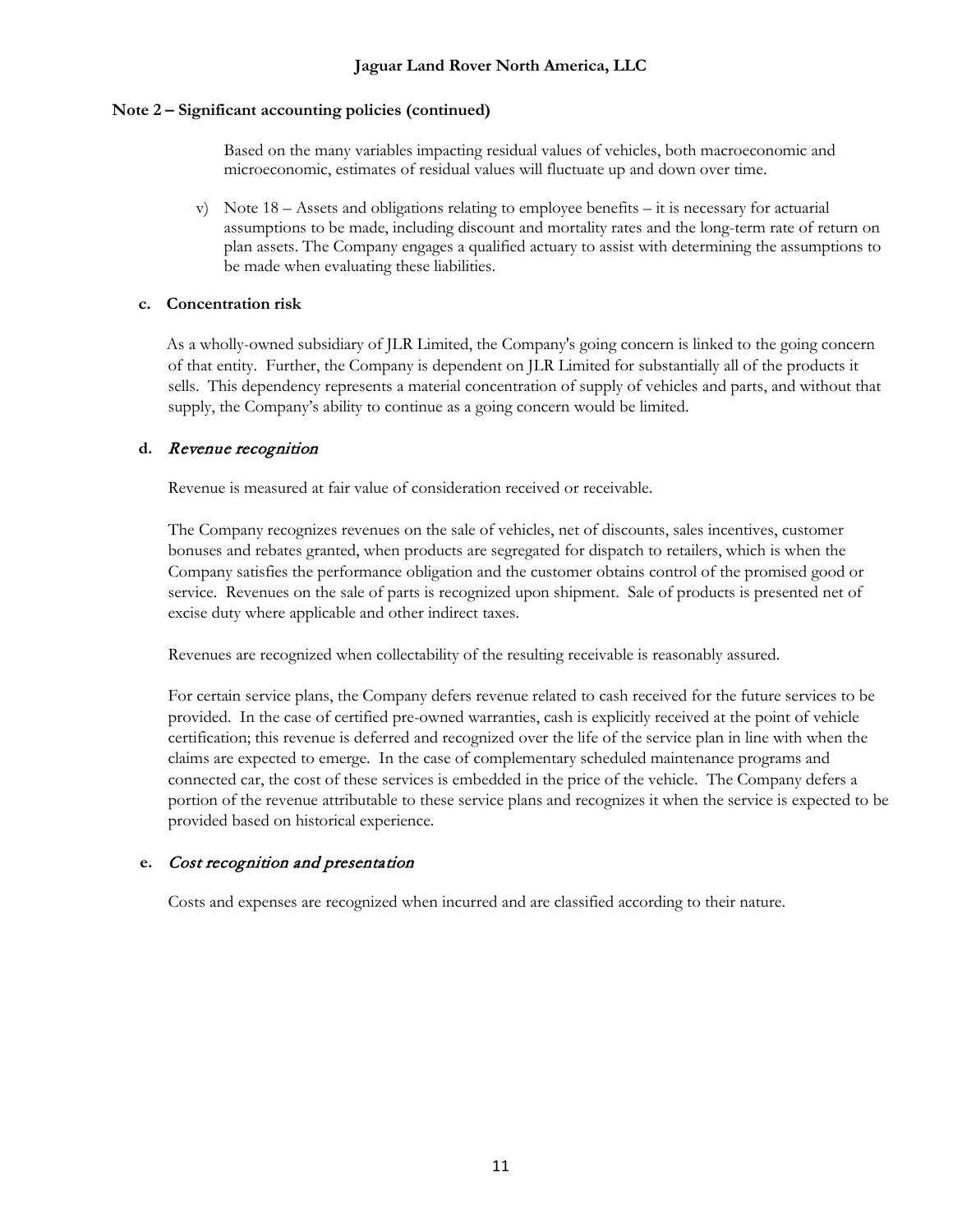## **f.** Provisions

A provision is recognized if, as a result of a past event, the Company has a present legal or constructive obligation that can be estimated reliably, and it is probable that an outflow of economic benefits will be required to settle the obligation. Provisions are determined by discounting the expected future cash flows at a pre-tax rate that reflects current market assessments of the time value of money and the risks specific to the provision.

### *i) Locally offered vehicle services expenses*

The estimated provision for locally offered vehicle services under such programs as roadside assistance and service loaner are recorded when vehicles are sold to retailers. These estimates are established using historical information on the nature, frequency and average cost of claims and management estimates regarding possible future incidences based on actions on product failures. The timing of outflows will vary as and when claim will arise, being typically up to five years.

## *ii) Variable marketing*

In the normal course of business, the Company provides opportunities for retailers to earn incentives upon the retail sale of a vehicle. The Company makes a best estimate of the amount expected to be earned by the retailers on in-stock inventory and records a provision for those expected payments. The timing of these payments will vary based on when the retailers sell their instock inventory, being typically one to three months from the time of provisioning.

## **g.** Foreign currency

These financial statements are presented in United States Dollars (USD).

Transactions are typically not recorded in foreign currencies; in the rare instance of such a transaction, they would be recorded at the exchange rate prevailing on the date of transaction. Foreign currency denominated monetary assets and liabilities are re-measured into USD at the exchange rate prevailing on the balance sheet date. Exchange differences are recognized in the Income Statements.

### **h.** Income taxes

Income tax expense comprises current and deferred taxes. Income tax expense is recognized in the Income Statements except, when it relates to items that are recognized outside profit or loss (whether in other comprehensive income or directly in equity), in which case the tax is also recognized outside profit or loss, or where it arises from the initial accounting for business combination.

Current income taxes are determined based on the taxable income of the Company and tax rules applicable for the United States of America.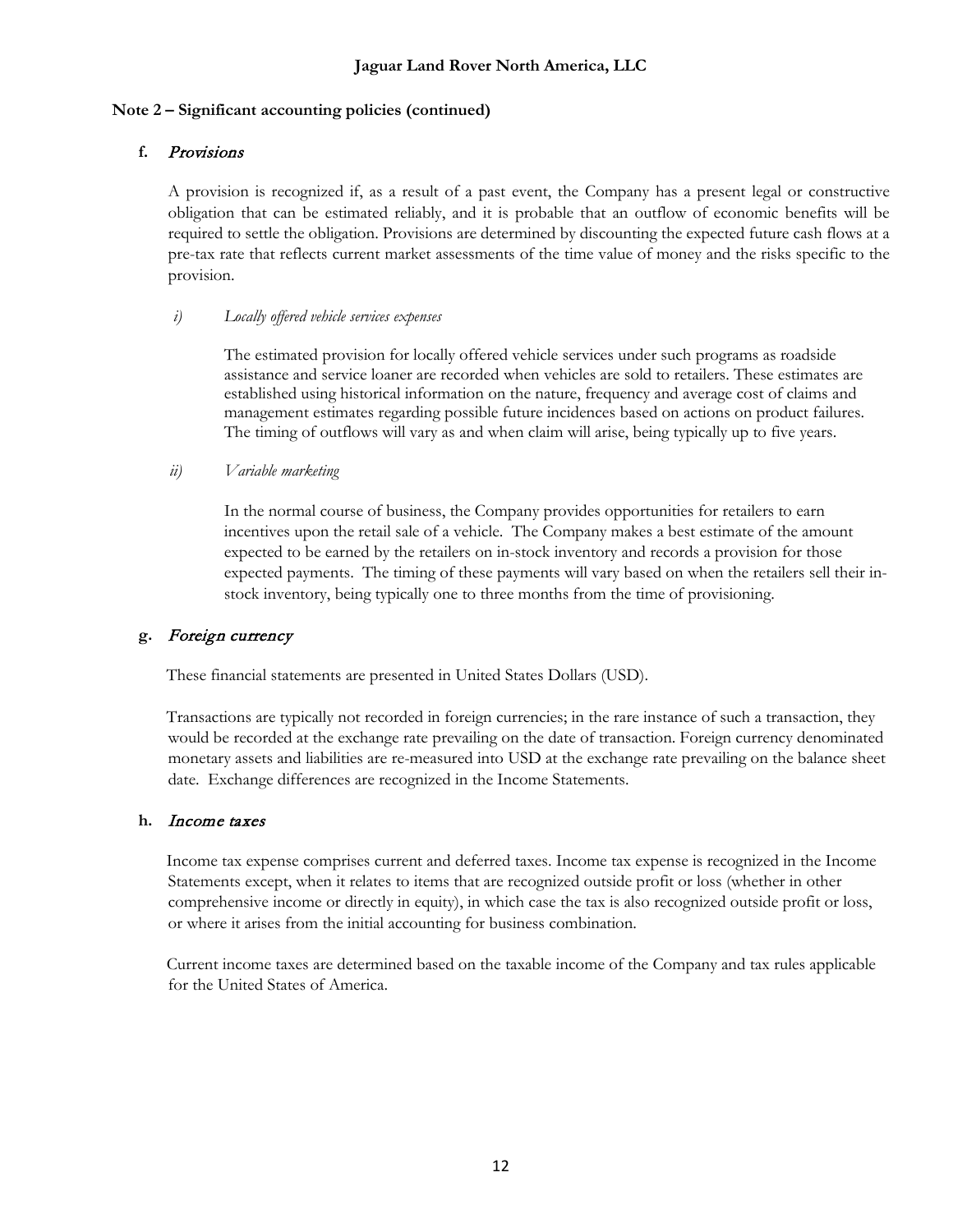Deferred tax assets and liabilities are recognized for the future tax consequences of temporary differences between the carrying values of assets and liabilities and their respective tax bases, and unutilized business loss and depreciation carry-forwards and tax credits. Deferred tax assets are recognized to the extent that it is probable that future taxable income will be available against which the deductible temporary differences, unused tax losses, depreciation carry-forwards and unused tax credits could be utilized. Deferred tax assets are reviewed at each reporting date and are reduced to the extent that it is no longer probable that the related tax benefit will be realized; such reductions are reversed when the probability of future taxable profits improves.

Deferred tax assets and liabilities are measured based on the tax rates that are expected to apply in the period when the asset is realized or the liability is settled, based on tax rates and tax laws that have been enacted or substantively enacted by the balance sheet date.

Deferred tax assets and liabilities are offset when there is a legally enforceable right to set off current tax assets against current tax liabilities and when they relate to income taxes levied by the same taxation authority and the Company intends to settle its current tax assets and liabilities on a net basis.

## **i.** Inventories and Purchase of vehicles and parts

Inventories consist of finished vehicles and automotive parts and accessories and are valued at the lower of cost and net realizable value. As a limited risk distributor the Company operates under a transfer price agreement with JLR Limited whereby profit before tax is set at 1.5% of revenue. Profit adjustments, negative or positive, to meet the required profit targets, are reflected in the Income Statements as a component of Purchase of vehicles and parts.

## **j.** Property, plant and equipment

Property, plant and equipment are stated at cost of acquisition or construction less accumulated depreciation less accumulated impairment, if any.

Land is measured at cost and is not depreciated.

Cost includes purchase price, taxes and duties, labor cost and direct overheads for self constructed assets and other direct costs incurred up to the date the asset is ready for its intended use. If significant parts of an item of property, plant and equipment have different useful lives, then they are accounted for as separate items (major components) of property, plant and equipment. Any gain or loss on disposal of an item of property, plant and equipment is recognized in profit and loss. Subsequent expenditures are capitalized only if it is probable that the future economic benefits associated with the expenditure will flow to the Company.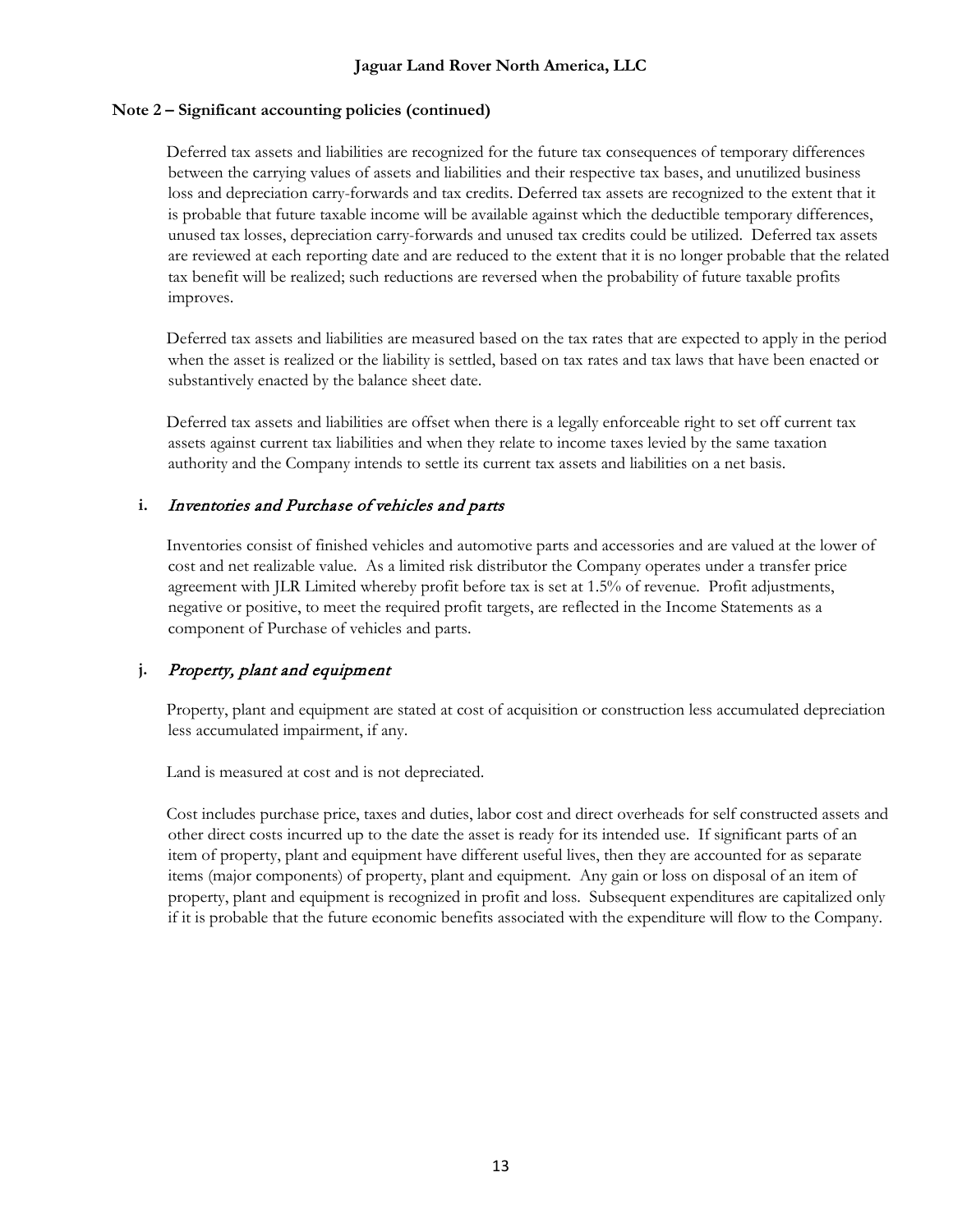Depreciation is provided on a straight-line basis over the estimated useful lives of the assets. Estimated useful lives of the assets are as follows:

| Buildings and leasehold improvements | Lesser of lease     |
|--------------------------------------|---------------------|
|                                      | term or useful life |
| Office machines & equipment          | $12.5 - 14.5$       |
| Vehicles                             | $1 - 8$             |
| Computer equipment                   | 10                  |
| Software                             | $3 - 8$             |
| Furniture & fixtures                 | 12.5                |
| Auto show displays                   | 5                   |

Depreciation methods, useful lives and residual values are reviewed at each reporting date and adjusted if appropriate.

## **k.** Leases

The Company adopted IFRS 16 effective 1 April 2019 using the modified retrospective approach on transition under which the comparative financial statements will not be restated. The cumulative impact of the first-time application of IFRS 16 is recognized as an adjustment to opening equity at 1 April 2019.

At inception of a contract, the Company assesses whether a contract is, or contains a lease. A contract is, or contains, a lease if the contract conveys the right to control the use of an identified asset for a period of time in exchange for consideration. To assess whether a contract conveys the right to control the use of an identified asset, the Company assesses whether:

- The contract involves the use of an identified asset this may be specified explicitly or implicitly, and should be physically distinct or represent substantially all of the capacity of a physically distinct asset. If the supplier has a substantive substation right, then the asset is not identified;
- The Company has the right to substantially all of the economic benefits from the use of the asset throughout the period of use; and
- The Company has the right to direct the use of the asset. The Company has this right when it has the decision-making rights that are most relevant to changing how and for what purposes the asset is used. In rare cases where the decision about how and for what purpose the asset is used is predetermined, the Company has the right to direct the use of the asset if either:
	- o The Company has the right to operate the asset; or
	- o The Company designed the asset in a way that predetermines how and for what purposes it will be used.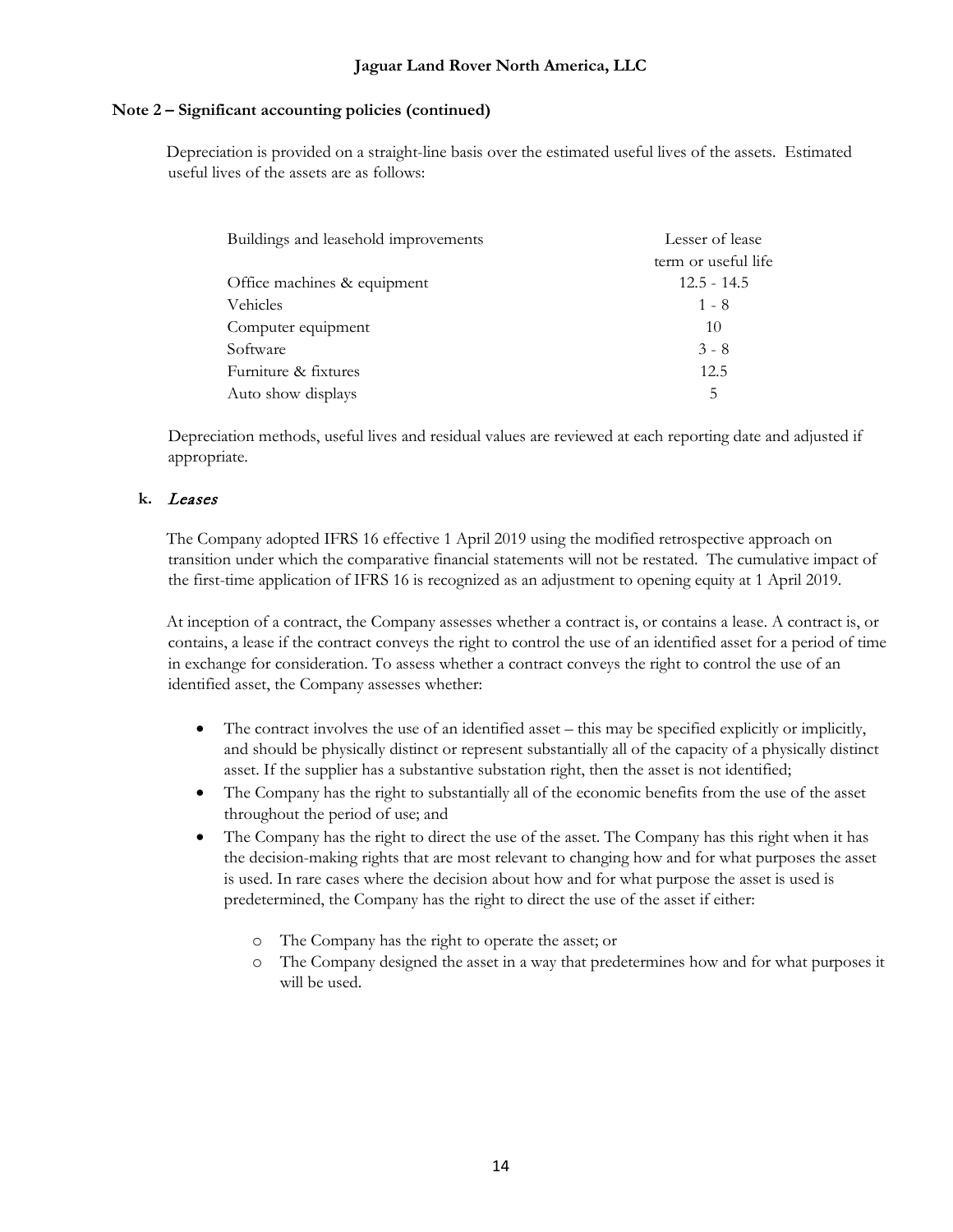## **Jaguar Land Rover North America, LLC**

#### **Note 2 – Significant accounting policies (continued)**

At inception or on reassessment of a contract that contains a lease component, the Company allocates the consideration in the contract to each lease component on the basis of their relative stand-alone prices. The Company recognizes a right-of-use asset and a lease liability at the lease commencement date. The rightof-use asset is initially measured at cost, which is comprised of the initial amount of the lease liability adjusted for any lease payments made at or before the commencement date, plus any initial direct costs incurred and an estimate of costs to dismantle and remove the underlying asset or to restore the underlying asset or the site on which it is allocated, less any lease incentives received. The right-of-use asset is subsequently depreciated using the straight-line method over the term of the lease. Right-of-use assets are recorded within Property, plant and equipment on the Balance Sheets with additional details provided in Note 7 - Leases.

The lease liability is initially measured at the present value of the lease payments that are not paid at commencement date, discounted using the interest rate implicit in the lease or, if that rate cannot be readily determined, the Company's incremental borrowing rate. Generally, the Company uses its incremental borrowing rate as a discount rate. The lease liability is measured at amortised cost using the effective interest method. It is re-measured when there is a change in future lease payments.

The Company has elected not to recognize right-of-use assets and lease liabilities for short-term leases that have a lease term of 12 months or less and leases of low-value assets. The Company associates the lease payments associated with these leases as an expense on a straight-line basis over the lease term.

This policy is applied to all contracts entered into, or changed, on or after 1 April 2019.

### **l.** Impairment - Property, plant and equipment

At each reporting date, the Company assesses whether there is any indication that any property, plant and equipment or cash generating unit may be impaired. If any such impairment indication exists the recoverable amount of an asset is estimated to determine the extent of impairment, if any. Where it is not possible to estimate the recoverable amount of an individual asset, the Company estimates the recoverable amount of the cash-generating unit to which the asset belongs.

Recoverable amount is the higher of fair value less costs to sell and value in use. In assessing value in use, the estimated future cash flows are discounted to their present value using a pre-tax discount rate that reflects current market assessments of the time value of money and the risks specific to the asset for which the estimates of future cash flows have not been adjusted.

If the recoverable amount of an asset (or cash-generating unit) is estimated to be less than its carrying amount, the carrying amount of the asset (or cash-generating unit) is reduced to its recoverable amount. An impairment loss is recognized immediately in the Income Statements.

As of 31 March 2022, none of the Company's property, plant and equipment were considered impaired.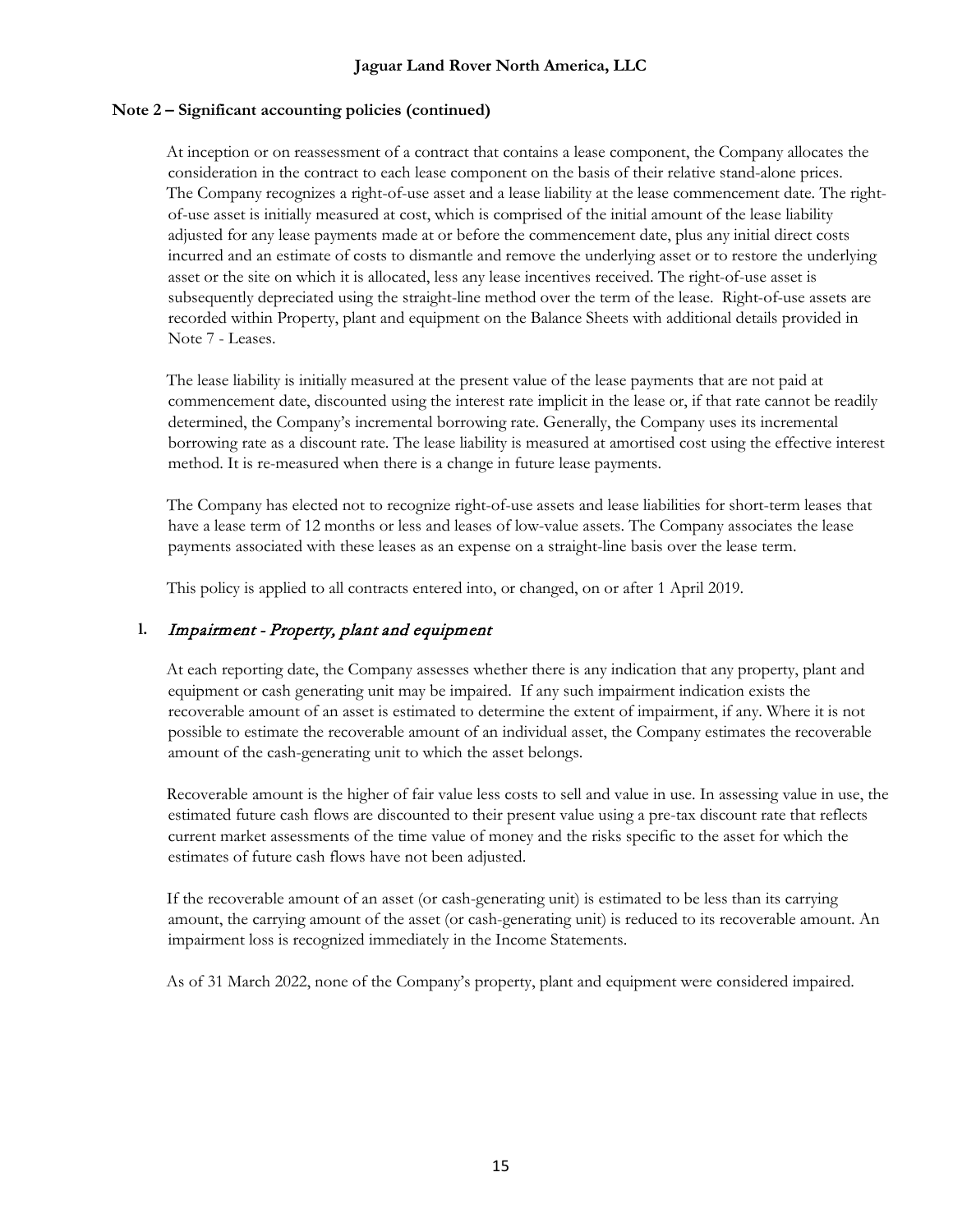## **m.** Employee benefits

## Retirement plans

The Company has a supplemental executive retirement plan that provides for a fixed monthly benefit for its participants. This plan is fully funded. The Company also maintains a plan providing postretirement medical benefits covering certain salaried employees which is unfunded. The Company funds the unfunded benefits plan on a pay-as-you-go basis.

## Remeasurement gains and losses

Remeasurement gains and losses relating to retirement benefit plans are recognized directly in the Statements of Comprehensive Income in the period in which they arise and subsequently are never reclassified into profit or loss.

## Measurement date

The measurement date of retirement plans is March 31.

### **n.** Financial instruments

### *i) Classification, initial recognition and measurement:*

A financial instrument is any contract that gives rise to a financial asset of one entity and a financial liability or equity instrument of another entity. Financial assets are classified into categories: financial assets at fair value through profit or loss, held-to-maturity investments, loans and receivables and available-for-sale financial assets. Financial liabilities are classified into financial liabilities at fair value through profit or loss and other financial liabilities accounted for at amortized cost on the basis of the effective interest method.

Financial instruments are recognized on the Balance Sheet when the Company becomes a party to the contractual provisions of the instrument.

Initially, a financial instrument is recognized at its fair value. Transaction costs directly attributable to the acquisition or issue of financial instruments are recognized in determining the carrying amount, if it is not classified as at fair value through profit or loss. Subsequently, financial instruments are measured according to the category in which they are classified.

**Loans and receivables:** Loans and receivables are non-derivative financial assets with fixed or determinable payments that are not quoted in an active market and which are not classified as financial assets at fair value through profit or loss or financial assets available-for-sale. Subsequently, these are measured at amortized cost using the effective interest method less any impairment losses.

These includes trade receivables, finance receivables, balances with banks, short-term deposits with banks, other financial assets and investments with fixed or determinable payments.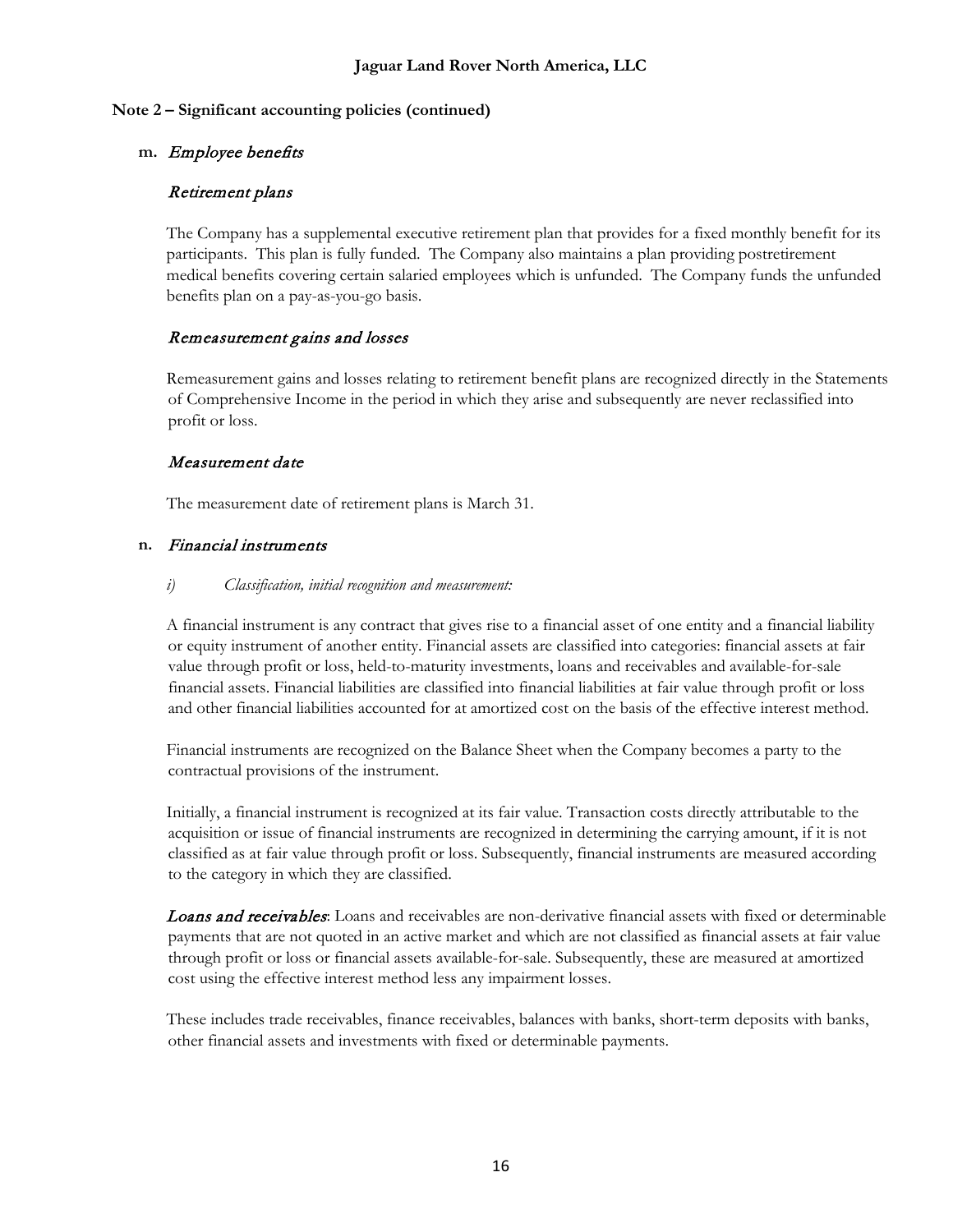Other financial liabilities: These are measured at amortized cost using the effective interest method.

## *ii) Determination of fair value*:

The fair value of a financial instrument on initial recognition is normally the transaction price (fair value of the consideration given or received). Subsequent to initial recognition, the Company determines the fair value of financial instruments that are quoted in active markets using the quoted bid prices (financial assets held) or quoted ask prices (financial liabilities held) and using valuation techniques for other instruments. All financial instruments held have a quoted market price in an active market. Valuation techniques include discounted cash flow method and other valuation models and utilize available market data.

## *iii) Derecognition of financial assets and financial liabilities*:

The Company derecognizes a financial asset only when the contractual rights to the cash flows from the asset expires or it transfers the financial asset and substantially all the risks and rewards of ownership of the asset to another entity. If the Company neither transfers nor retains substantially all the risks and rewards of ownership and continues to control the transferred asset, the Company recognizes its retained interest in the asset and an associated liability for amounts it may have to pay. If the Company retains substantially all the risks and rewards of ownership of a transferred financial asset, the Company continues to recognize the financial asset and also recognizes a collateralized borrowing for the proceeds received.Financial liabilities are derecognized when these are extinguished, that is when the obligation is discharged, cancelled or has expired.

## *iv) Impairment of financial assets*:

The Company assesses at each reporting date whether there is objective evidence that a financial asset or a group of financial assets is impaired. A financial asset is considered to be impaired if objective evidence indicates that one or more events have had a negative effect on the estimated future cash flows of that asset.

**Loans and receivables:** Objective evidence of impairment includes default in payments with respect to amounts receivable from customers. Impairment loss in respect of loans and receivables is calculated as the difference between their carrying amount and the present value of the estimated future cash flows discounted at the original effective interest rate. Such impairment loss is recognized in the Income Statement. If the amount of an impairment loss decreases in a subsequent period, and the decrease can be related objectively to an event occurring after the impairment was recognized, the previously recognized impairment loss is reversed. The reversal is recognized in the Income Statement.

## **o.** Deferred revenue

In the normal course of business, the Company offers a certified pre-owned warranty program ("CPO") for its vehicles. Upon reported sale of a CPO vehicle by an authorized retailer, the Company defers all revenue received from the retailers for the sale of this service contract. The revenue is released to profits in line with the trend of expected claims payments over the life of the CPO coverage based on historical experience. The Company does not receive any other revenue related to the sale of the vehicle by the retailer.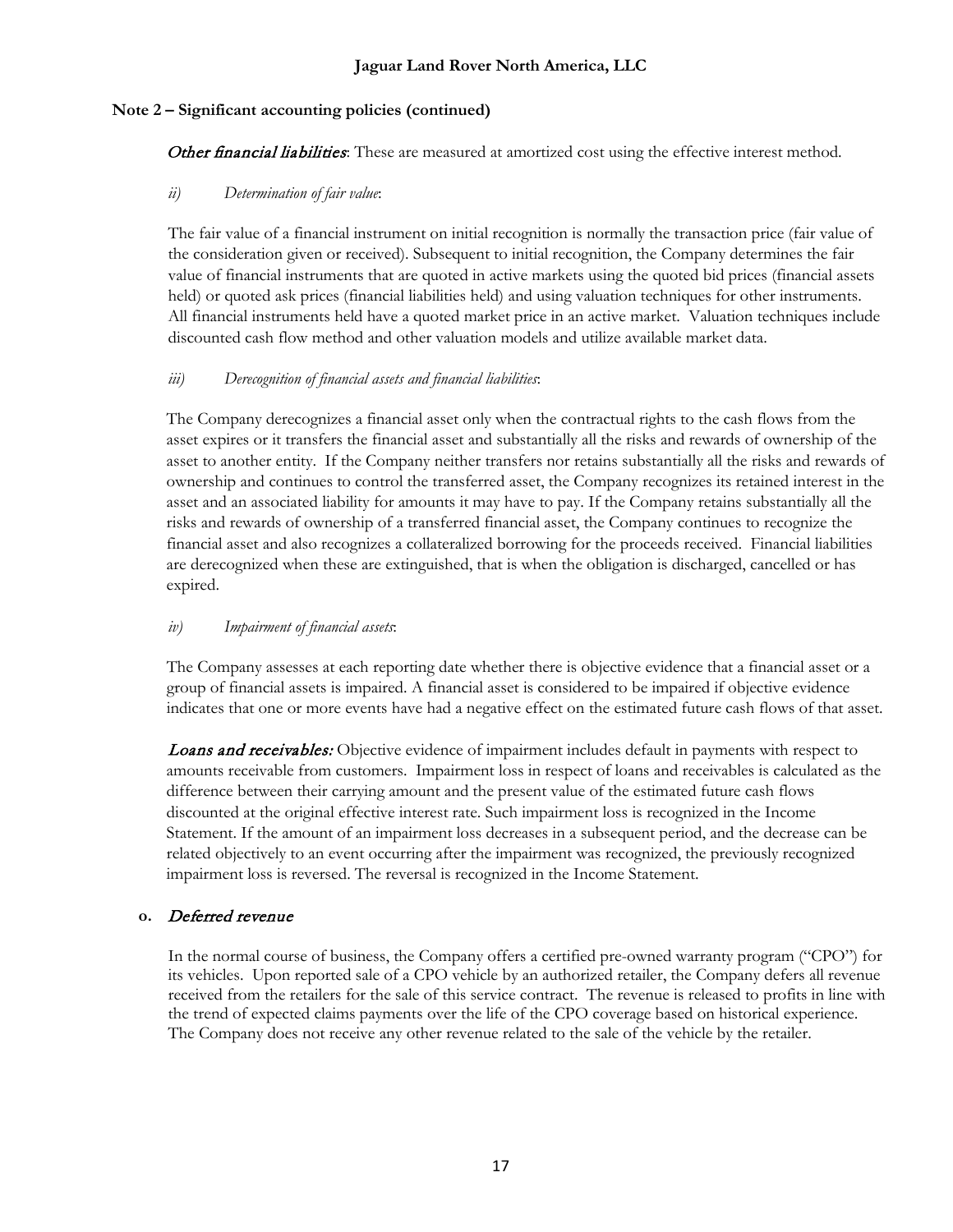Additionally, the Company offers a variety of scheduled maintenance plans, either complementary or customer paid, which vary by make/model and model year. For complementary scheduled maintenance offerings, the Company allocates a portion of the wholesale revenue of the vehicle and defers this revenue over the life of the service offerings. This amount is determined on a cost-plus-margin basis with all remaining revenue allocated to the vehicle. This deferred revenue is recognized over the life of the service plan in line with expected claims emergence based on historical experience. For customer prepaid scheduled maintenance, the proceeds from the sale of the prepaid program is deferred and recognized over the life of the service plan in line with expected claims emergence based on historical experience.

The Company also equips vehicles with "connected car" hardware and software whereby the owner can enable the car as a wifi hotspot, activate on-demand roadside assistance in the event of an emergency, infotainment, vehicle tracking, and vehicle remote control. The Company provides the hardware as a permanent attachment to the vehicle and provides a trial period of software activation; for both of these, a portion of wholesale revenue is deferred over the trial period. The owner can activate software features beyond the trial period at their own expense.

## **p.** New accounting pronouncements

## **(a) Standards, revisions and amendments to standards and interpretations not significant to the Company and applied for the first time in the year ending 31 March 2022**

The following amendments and interpretations have been adopted by the Company in the year ending 31 March 2022:

- Amendments to IFRS 9 Financial Instruments;
- Amendments to IAS 39 Financial Instruments: Recognition and Measurement;
- Amendments to IFRS 7 Financial Instruments;
- Amendments to IFRS 4 Insurance Contracts;
- Amendments to IFRS 16 Leases: Disclosures Interest rate benchmark reform;
- Amendments to IFRS 16 Leases COVID-19 related rent concessions beyond 30 June 2021

The adoption of these amendments and interpretations has not had a significant impact on the consolidated financial statements.

#### **(b) Standards, revisions and amendments to standards and interpretations not yet effective and not yet adopted by the Company**

The following pronouncements, issued by the IASB, are not yet effective and have not yet been adopted by the Company:

- IFRS 17 Insurance Contracts:
- Amendments to IAS 1 Presentation of Financial Statements Classification of liabilities as current or non-current;
- Amendments to IFRS 3 Business Combinations Reference to the conceptual framework;
- Amendments to IAS 16 Property, Plant and Equipment Proceeds before intended use;
- Amendments to IAS 37 Provisions, Contingent Liabilities and Contingent Assets Onerous contracts – cost of fulfilling a contract;
- Amendments to IAS 1 Presentation of Financial Statements disclosure of accounting policies;
- Amendments to IAS 8 Accounting Policies, Changes in Accounting Estimates and Errors definition of accounting estimates;
- Annual improvements to IFRS standards 2018-2020 cycle

The Company is currently assessing the impact of these pronouncements on the consolidated financial statements.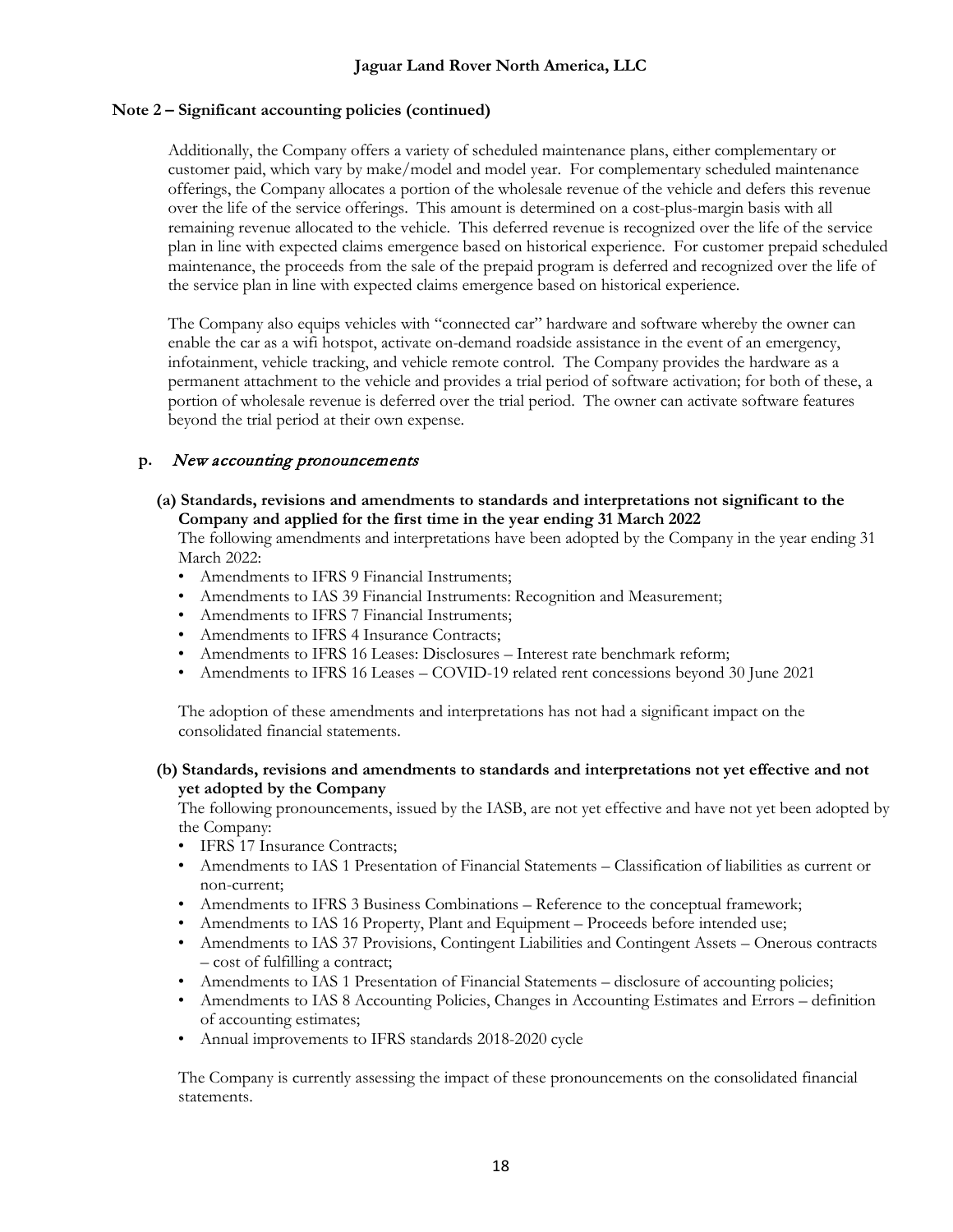#### **3. Property, plant and equipment**

|                                              |   | Land and<br>buildings | Plant and<br>equipment | Vehicles        | Computers        |    | Furniture and<br>fixtures |   | <b>Total Fixed</b><br>Assets |
|----------------------------------------------|---|-----------------------|------------------------|-----------------|------------------|----|---------------------------|---|------------------------------|
|                                              |   |                       |                        |                 |                  |    |                           |   |                              |
| Cost as of 1 April 2020                      | s | 74,058,013 \$         | 4,983,799 \$           | 940,573 \$      | 4,971,451 \$     |    | 11,225,982 \$             |   | 96,179,819                   |
| Additions                                    |   | 176,858               |                        |                 | 42,725           |    |                           |   | 219,583                      |
| Disposal                                     |   | (3, 149, 677)         | ٠                      | (569, 464)      | ٠                |    |                           |   | (3,719,141)                  |
| Cost as of 31 March 2021                     | s | 71,085,195 \$         | 4,983,799 \$           | 371,109 \$      | 5,014,176 \$     |    | 11,225,982                | s | 92,680,261                   |
| Accumulated depreciation as 1 April 2020     | s | $(13,219,760)$ \$     | $(1,801,238)$ \$       | $(399, 582)$ \$ | $(4,402,910)$ \$ |    | $(6,764,558)$ \$          |   | (26, 588, 049)               |
| Disposals                                    |   | 2,577,392             |                        | 254,766         |                  |    |                           |   | 2,832,157                    |
| Depreciation charge for the year             |   | (4,527,517)           | (381, 449)             | (18, 866)       | (88, 819)        |    | (463, 207)                |   | (5,479,857)                  |
| Accumulated depreciation as of 31 March 2021 |   | (15, 169, 885)        | (2,182,687)            | (163, 682)      | (4,491,729)      |    | (7,227,765)               |   | (29, 235, 749)               |
| Net book value as of 31 March 2021           | s | 55,915,310 \$         | 2,801,112 \$           | 207,427 \$      | 522,447          | -S | 3,998,217                 | s | 63,444,513                   |
| Cost as of 1 April 2021                      | s | 71,085,195 \$         | 4,983,799 \$           | 371,109 \$      | 5,014,176 \$     |    | 11,225,982 \$             |   | 92,680,261                   |
| Additions                                    |   | 26,399,628            |                        | 102,111         | 261,907          |    | 3,073,119                 |   | 29,836,767                   |
| Cost as of 31 March 2022                     | s | 97,484,823 \$         | 4,983,799 \$           | 473,220 \$      | 5,276,083 \$     |    | 14,299,101                |   | 122,517,028                  |
| Accumulated depreciation as 1 April 2021     |   | $(15, 169, 885)$ \$   | $(2,182,687)$ \$       | $(163, 682)$ \$ | $(4,491,729)$ \$ |    | $(7,227,765)$ \$          |   | (29, 235, 749)               |
| Disposals                                    |   | 148,944               |                        |                 |                  |    |                           |   | 148,944                      |
| Depreciation charge for the year             |   | (7, 912, 459)         | (335, 338)             | (34, 182)       | (116, 514)       |    | (508, 276)                |   | (8,906,768)                  |
| Accumulated depreciation as of 31 March 2022 |   | (22, 933, 399)        | (2,518,025)            | (197, 864)      | (4,608,243)      |    | (7,736,040)               |   | (37, 993, 573)               |
| Net book value as of 31 March 2022           | s | 74,551,424 \$         | 2,465,774 \$           | 275,357 \$      | 667,840 \$       |    | 6,563,061                 | s | 84,523,456                   |

See Note 7 – Leases for more details on right of use assets included in the asset and depreciation amounts above.

#### **4. Other financial assets (non-current)**

Other financial assets consist of assets held in trust for four former Land Rover employees to be paid in monthly installments. This plan is a non-qualified plan. At 31 March 2022 and 2021, these assets amounted to \$1.4 million and \$1.8 million, respectively. See *Supplemental Death and Retirement Income Plan* as described in Note 18 for additional information.

#### **5. Income taxes**

On 22 December 2017, the United States Congress passed the Tax Cuts and Jobs Act ("TCJA") effective for tax years beginning after 31 December 2017. This legislation reduced the federal corporate tax rate from 35% to 21%. For the years ended 31 March 2022 and 2021, JLRNA utilized a corporate tax rate of 21% in accordance with the provisions of the TCJA.

The components of income tax expense were:

|                            | March 31, 2022 |               |    |                |
|----------------------------|----------------|---------------|----|----------------|
| Current taxes:             |                |               |    |                |
| For current year           | \$             | 20, 165, 772  | \$ | (90, 298, 464) |
| Prior period adjustments   |                | (1, 103, 672) |    | 3,932,440      |
| Deferred taxes:            |                |               |    |                |
| For current year           |                | 23,782,745    |    | 78,340,203     |
| Effect of changed tax rate |                | (851, 521)    |    | 2,029,510      |
| Prior period adjustments   |                | 864,238       |    | 3,412,063      |
| Total income tax expense   |                | 42,857,562    |    | (2,584,249)    |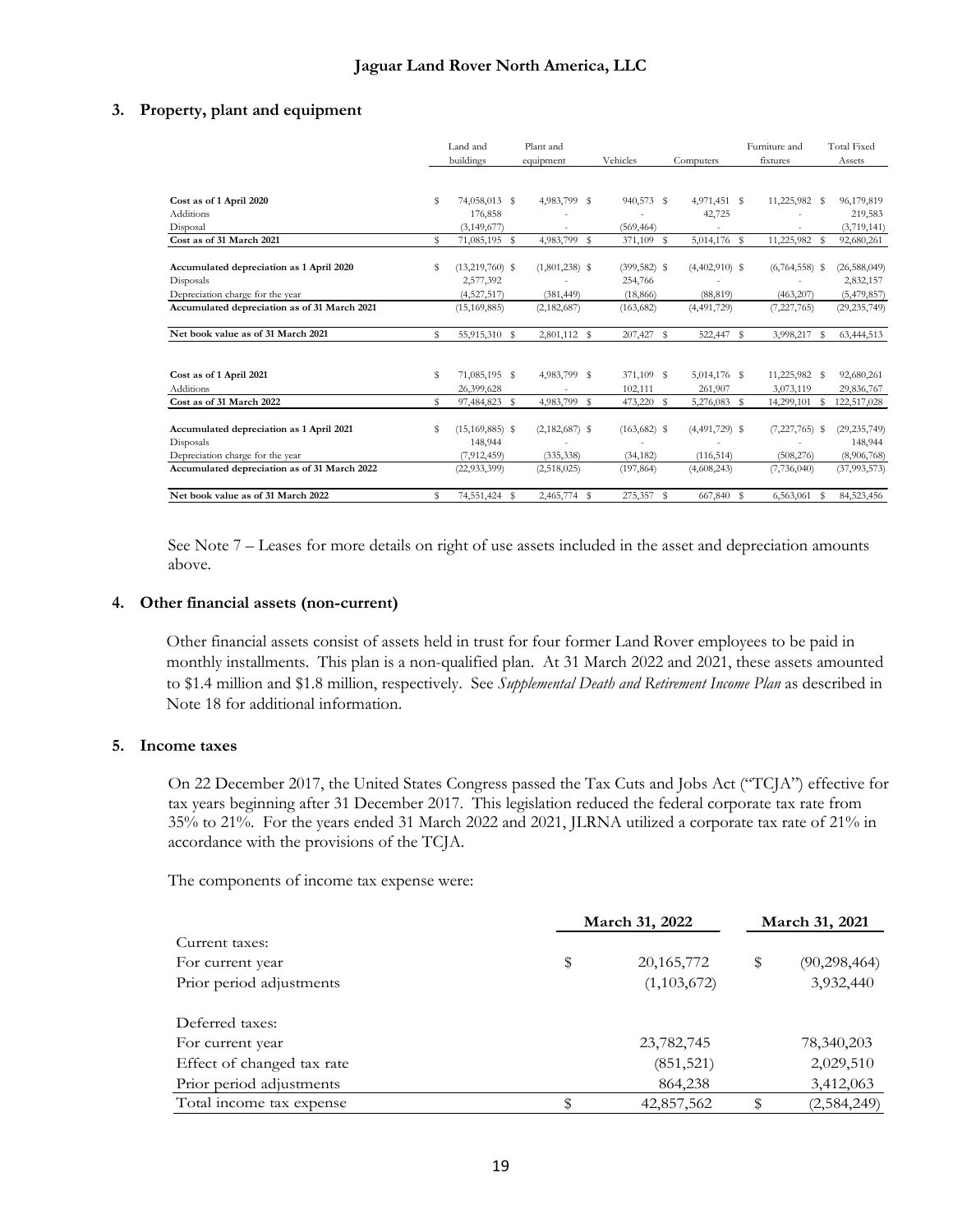### **Note 5 – Income taxes (continued)**

Income tax expense recognized in the Income Statements consist of the following:

|                          | March 31, 2022 | March 31, 2021 |
|--------------------------|----------------|----------------|
| Current                  | 19,062,100     | (86,366,025)   |
| Deferred                 | 23,795,462     | 83,781,776     |
| Total income tax expense | 42,857,562     | (2,584,249)    |

The reconciliation of expected income tax to income tax expense is as follows:

|                                                | March 31, 2022   | March 31, 2021 |                |  |  |
|------------------------------------------------|------------------|----------------|----------------|--|--|
| Profit before income taxes                     | \$<br>88,204,962 | \$             | 97,142,696     |  |  |
| Income tax expense at tax rates applicable to  |                  |                |                |  |  |
| individual entities                            | 18,523,042       |                | 20,399,966     |  |  |
| Effect of changed tax rate                     | (851, 521)       |                | 2,029,510      |  |  |
| State and local taxes (net of federal benefit) | 6,163,763        |                | 5,120,637      |  |  |
| Total permanent differences                    | 150,840          |                | 102,909        |  |  |
| <b>BEAT Tax</b>                                | 19,245,066       |                |                |  |  |
| Others                                         | (373, 628)       |                | (30, 237, 270) |  |  |
| Income tax expense reported                    | \$<br>42,857,562 |                | (2,584,249)    |  |  |

As a limited risk distributor, JLRNA operates under an advanced transfer pricing agreement ("APA") with JLR Limited whereby pretax operating profit is set at 1.5% of revenue.

The effective tax rate during the 12 months ended 31 March 2022 and 31 March 2021 were 48.59% and (2.66%), respectively. During the year ended 31 March 2021, the Company recorded a net operating loss of \$86.4 million as a result of the reduction in deferred tax assets required due to substantial improvements in the Company's obligations for residual risk and variable marketing provisions. This resulted in a tax benefit of \$33.6 million.

During the year ended 31 March 2022, the company incurred \$19.2 million in tax expense related to base erosion and anti-abuse tax ("BEAT"). BEAT discourages US and foreign corporations from avoiding tax liability by shifting profits out of the US. JLRNA incurred a distributor support fee from JLR Limited of \$210 million that triggered this tax.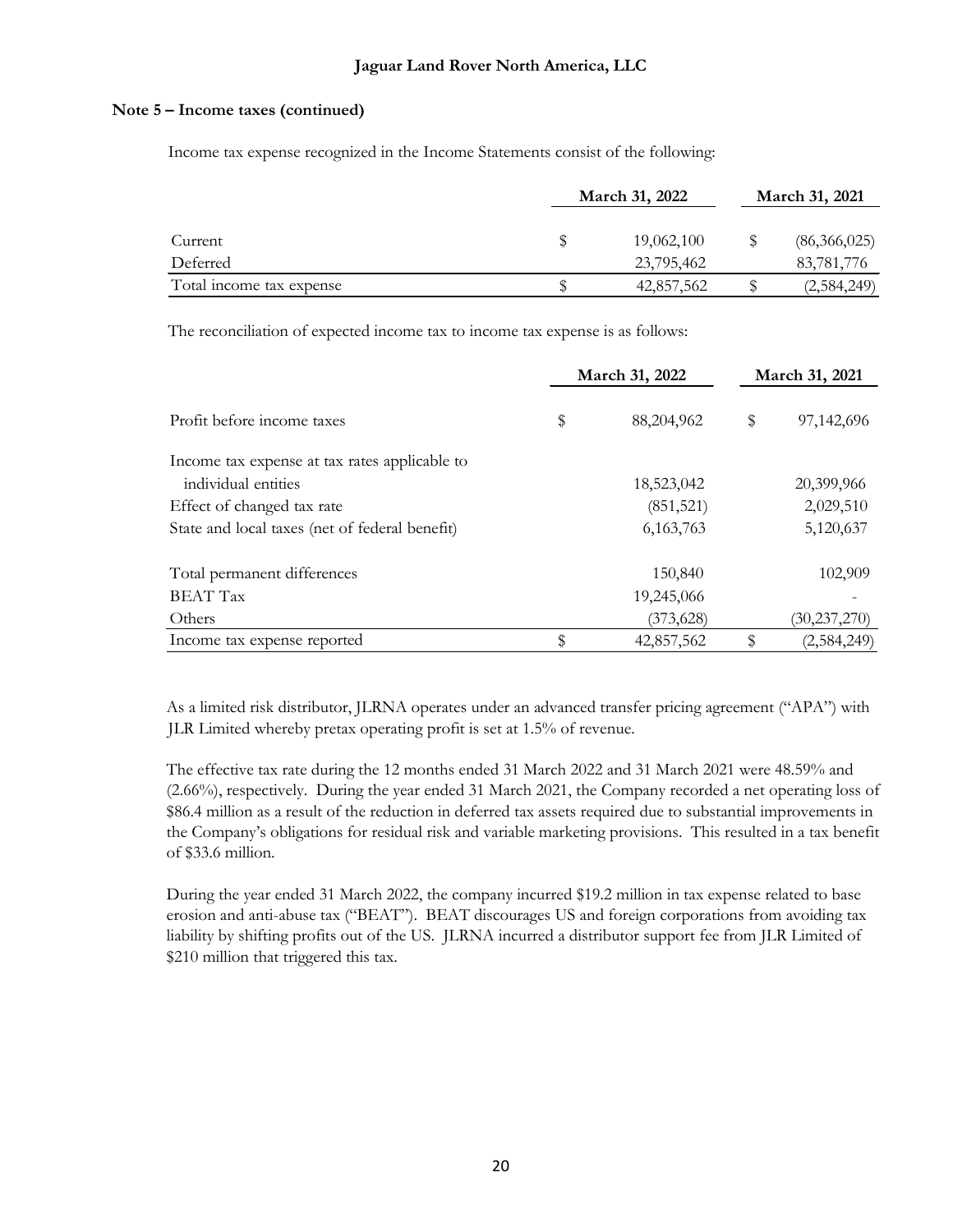## **Note 5 – Income taxes (continued)**

Deferred tax assets have been recognized in the Balance Sheets in respect of deductible temporary differences. Significant components of deferred tax assets and liabilities for the year ended 31 March 2022 were as follows:

| Deferred tax assets:                                                         |    | Opening balance |    | Recognized in<br>Income<br>statement |    | Recognized in /<br>reclassified<br>from Statement<br>of<br>comprehensive<br>income |    | Closing balance |
|------------------------------------------------------------------------------|----|-----------------|----|--------------------------------------|----|------------------------------------------------------------------------------------|----|-----------------|
| Expenses deductible in future years -<br>provisions, allowances for doubtful |    |                 |    |                                      |    |                                                                                    |    |                 |
| receivables, finance receivables                                             | \$ | 29,003,213      | \$ | (16, 931, 628)                       | \$ |                                                                                    | \$ | 12,071,585      |
| R&D Credit Carryforward                                                      |    | 484,591         |    | 64,441                               |    |                                                                                    |    | 549,032         |
| Compensated absences and retirement benefits                                 |    | 690,623         |    |                                      |    | 8,552                                                                              |    | 699,175         |
| Federal NOL                                                                  |    |                 |    | 3,685,361                            |    |                                                                                    |    | 3,685,361       |
| State NOL                                                                    |    | 11,409,713      |    | (248,309)                            |    |                                                                                    |    | 11, 161, 404    |
| Deferred Revenue                                                             |    | 49,125,260      |    | (8, 849, 586)                        |    |                                                                                    |    | 40,275,674      |
| Total deferred tax asset                                                     |    | 90,713,400      |    | (22, 279, 721)                       |    | 8,552                                                                              |    | 68,442,231      |
| Deferred tax liabilities:                                                    |    |                 |    |                                      |    |                                                                                    |    |                 |
| Taxable temporary difference - prepaid                                       |    |                 |    |                                      |    |                                                                                    |    |                 |
| advertising, Section 481(a) adjustment                                       | S  | (165, 074)      | \$ | (1,203,325)                          |    |                                                                                    | \$ | (1,368,399)     |
| Compensated absences and retirement benefits                                 |    | (1,442,867)     |    | (94, 857)                            |    |                                                                                    |    | (1,537,724)     |
| NYS Audit Reserve - UTP                                                      |    | (308, 569)      |    | 308,569                              |    |                                                                                    |    |                 |
| Depreciation                                                                 |    | (2,434,188)     |    | (526, 128)                           |    |                                                                                    |    | (2,960,316)     |
| Total deferred tax liability                                                 |    | (4,350,698)     |    | (1,515,740)                          |    |                                                                                    |    | (5,866,439)     |
| Net assets                                                                   | \$ | 86,362,702      | \$ | (23, 795, 462)                       | \$ | 8,552                                                                              | \$ | 62,575,791      |

Significant components of deferred tax assets and liabilities for the year ended 31 March 2021 were as follows:

| Deferred tax assets:<br>Expenses deductible in future years -           | Opening balance   | Recognized in<br>Income<br>statement | Recognized in /<br>reclassified<br>from Statement<br>$\alpha$ f<br>comprehensive<br>income | Closing balance  |
|-------------------------------------------------------------------------|-------------------|--------------------------------------|--------------------------------------------------------------------------------------------|------------------|
| provisions, allowances for doubtful<br>receivables, finance receivables | \$<br>118,528,467 | \$<br>(89, 525, 254)                 | \$                                                                                         | \$<br>29,003,213 |
| R&D Credit Carryforward                                                 | 345,842           | 138,749                              |                                                                                            | 484,591          |
| Depreciation                                                            | 506,990           | (506,990)                            |                                                                                            |                  |
| Compensated absences and retirement benefits                            | 697,615           |                                      | (6,992)                                                                                    | 690,623          |
| State NOL                                                               |                   | 11,409,713                           |                                                                                            | 11,409,713       |
| Deferred Revenue                                                        | 51,157,002        | (2,031,742)                          |                                                                                            | 49,125,260       |
| Total deferred tax asset                                                | 171,235,916       | (80, 515, 524)                       | (6,992)                                                                                    | 90,713,400       |
| Deferred tax liabilities:                                               |                   |                                      |                                                                                            |                  |
| Taxable temporary difference - prepaid                                  |                   |                                      |                                                                                            |                  |
| advertising, Section 481(a) adjustment                                  | \$<br>(179, 249)  | \$<br>14,175                         | \$                                                                                         | \$<br>(165,074)  |
| Compensated absences and retirement benefits                            | (905, 197)        | (537,670)                            |                                                                                            | (1,442,867)      |
| NYS Audit Reserve - UTP                                                 |                   | (308, 569)                           |                                                                                            | (308, 569)       |
| Depreciation                                                            |                   | (2, 434, 188)                        |                                                                                            | (2, 434, 188)    |
| Total deferred tax liability                                            | (1,084,446)       | (3,266,252)                          |                                                                                            | (4,350,698)      |
| Net assets                                                              | \$<br>170,151,470 | \$<br>(83, 781, 776)                 | \$<br>(6,992)                                                                              | \$<br>86,362,702 |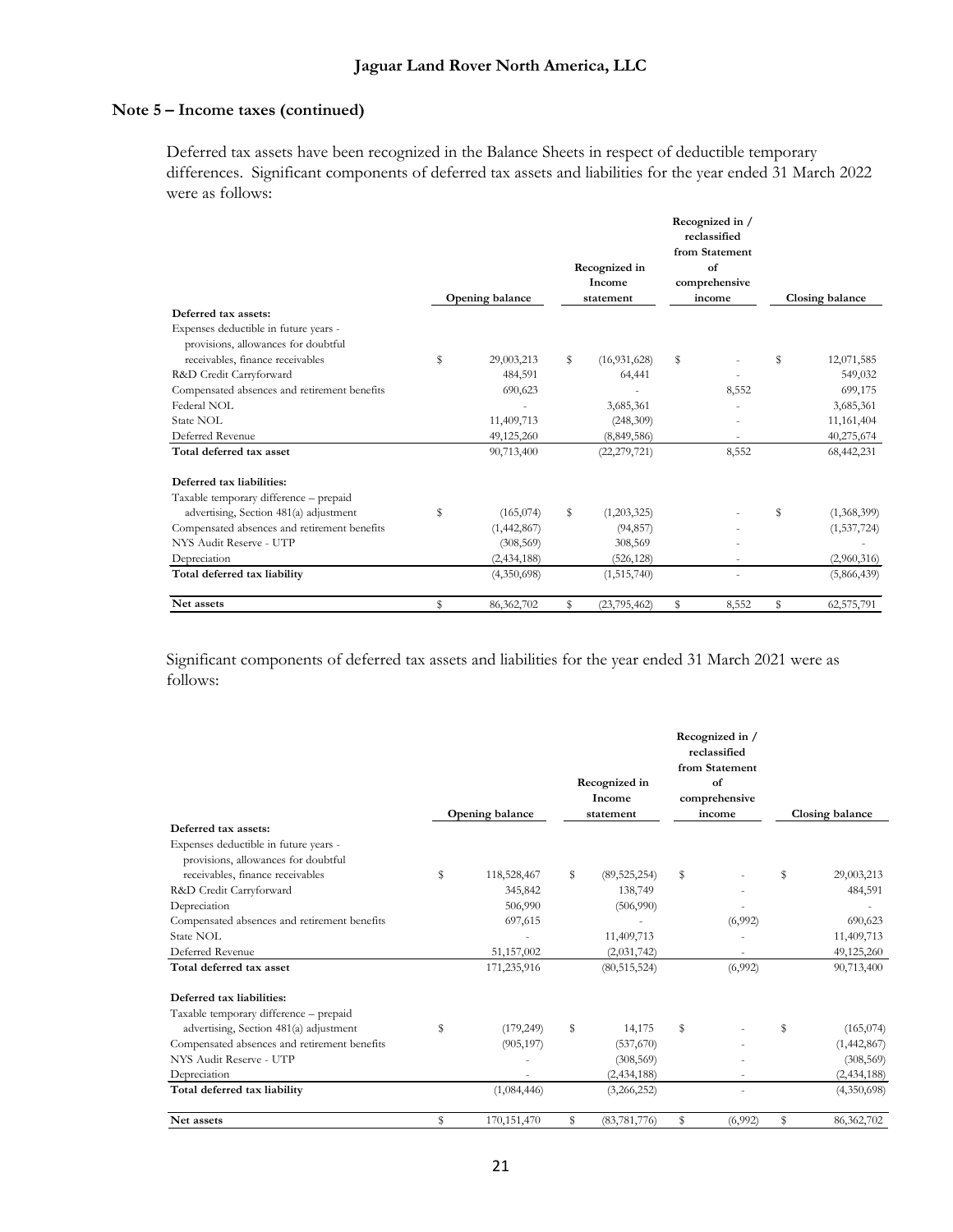### **6. Inventories**

Inventories consist of vehicles and automotive parts and are classified as finished goods and were comprised as follows:

|                                                        | As at 31 March |                |              |  |  |  |
|--------------------------------------------------------|----------------|----------------|--------------|--|--|--|
|                                                        |                | 2022           | 2021         |  |  |  |
| Vehicle inventory                                      | \$             | 292,270,398 \$ | 382,917,773  |  |  |  |
| Parts inventory                                        |                | 194,572,062    | 166,730,681  |  |  |  |
| Adjustment to lower of cost or<br>net realizable value |                | (15,654,974)   | (15,808,162) |  |  |  |
| Total inventories                                      | \$             | 471,187,486    | 533,840,292  |  |  |  |

Purchase of vehicles and parts recognized as expense and inventory write-down expense included in the Income Statements were as follows:

|                              |    | Year ended 31 March |   |               |  |  |  |
|------------------------------|----|---------------------|---|---------------|--|--|--|
|                              |    | 2022                |   | 2021          |  |  |  |
|                              |    |                     |   |               |  |  |  |
| Purchase of vehicles         | \$ | 4,484,201,089       | S | 5,019,679,556 |  |  |  |
| Purchase of parts            |    | 511,322,337         |   | 429,784,898   |  |  |  |
| Import duties                |    | 135,468,859         |   | 144,931,808   |  |  |  |
| Inventory write-down expense |    | 6,155,068           |   | 2,958,732     |  |  |  |
|                              |    |                     |   |               |  |  |  |
| Total                        | S  | 5, 137, 147, 353    | S | 5,597,354,994 |  |  |  |

### **7. Leases**

#### Lease as a Lessee

The Company leases many assets including buildings and computer equipment. Right-of-use assets are recorded within Property, plant and equipment on the Balance Sheets. Information about leases for which the Company is a lessee which are classified as right of use assets is presented below.

|                                  | <b>Buildings</b> |             | Computers   |   | Total         |  |
|----------------------------------|------------------|-------------|-------------|---|---------------|--|
| Balance at 31 March 2020         | S                | 26,222,779  | 24,223<br>S | S | 26,247,002    |  |
| Depreciation charge for the year |                  | (1,820,323) | (14,281)    |   | (1,834,604)   |  |
| Disposals                        |                  | (404, 377)  |             |   | (404, 377)    |  |
| Balance at 31 March 2021         |                  | 23,998,079  | 9,942       | S | 24,008,021    |  |
| Addition of Portland leases      |                  | 25,430,869  |             |   | 25,430,869    |  |
| Depreciation charge for the year |                  | (4,707,780) | (9,942)     |   | (4, 717, 722) |  |
| Other                            |                  | 167,908     |             |   | 167,908       |  |
| Balance at 31 March 2022         | S                | 44,889,076  |             |   | 44,889,076    |  |

During the year ended 31 March 2022, certain leases related to a research and development facility in Portland, Oregon which is managed by JLR Limited were reallocated to JLRNA since JLRNA is the lessee of these properties.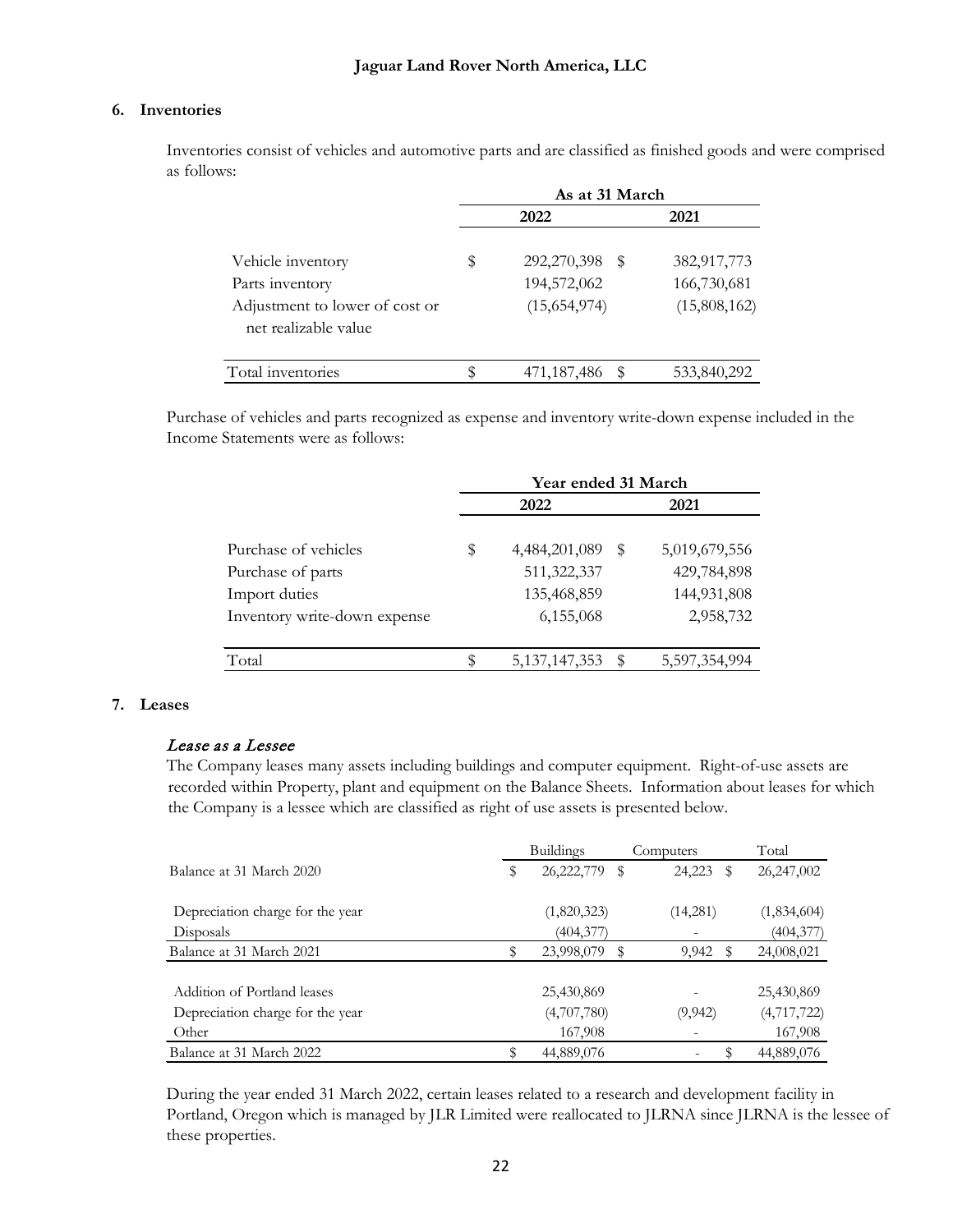## **Note 7 – Leases (continued)**

#### *Lease liabilities*

The maturity analysis of the contractual undiscounted cash flows are as follows:

|                                      | 31 March 2022 31 March 2021 |  |            |
|--------------------------------------|-----------------------------|--|------------|
|                                      |                             |  |            |
| Less than one year                   | 7,378,921 \$                |  | 4,110,255  |
| One to five years                    | 23, 221, 386                |  | 14,064,388 |
| More than five years                 | 44, 163, 015                |  | 38,242,839 |
| Total undiscounted lease obligations | 74,763,321                  |  | 56,417,482 |

The following amounts are included in the Balance Sheet:

|                                | 31 March 2022 31 March 2021 |                |
|--------------------------------|-----------------------------|----------------|
| Lease obligations - short term | $(2,629,189)$ \$            | (2,500,867)    |
| Lease obligations - long term  | (55,689,223)                | (29, 230, 600) |
| Total lease obligations        | $(58,318,412)$ \$           | (31, 731, 467) |

The following amounts are recognised in the income statement:

|                                                 | Year ended 31 March |              |  |            |
|-------------------------------------------------|---------------------|--------------|--|------------|
|                                                 |                     | 2022         |  | 2021       |
| Interest expense on lease obligations           | S                   | 4,524,439 \$ |  | 2,930,754  |
| Depreciation on right of use assets             | S                   | 4,717,722 \$ |  | 1,498,787  |
| Income from sub-leasing of right-of-use assets  | \$                  | 75,395       |  | 73,199     |
| Expenses related to short-term leases           |                     | de minimus   |  | de minimus |
| Expenses related to low-value assets, excluding |                     |              |  |            |
| short-term leases of low-value assets           |                     | de minimus   |  | de minimus |

The following amounts are recognised in the consolidated statement of cash flow:

|                                                    | Year ended 31 March |              |  |           |
|----------------------------------------------------|---------------------|--------------|--|-----------|
|                                                    |                     | 2022         |  | 2021      |
| Cash payments for the principal portion of lease   |                     |              |  |           |
| liabilities (within financing activities)          | \$                  | 980,776 \$   |  | 362,105   |
| Cash payment for interest expense related to lease |                     |              |  |           |
| liabilities (within financing activities)          |                     | 4,524,439    |  | 2,930,754 |
| Total cash outflow for leases                      | Ъ                   | 5,505,215 \$ |  | 3,292,859 |

# Lease as a lessor

The Company leases a portion of its headquarters to another company. This is classified as an operating lease, because it does not transfer substantially all of the risks and rewards incidental to the ownership of the asset.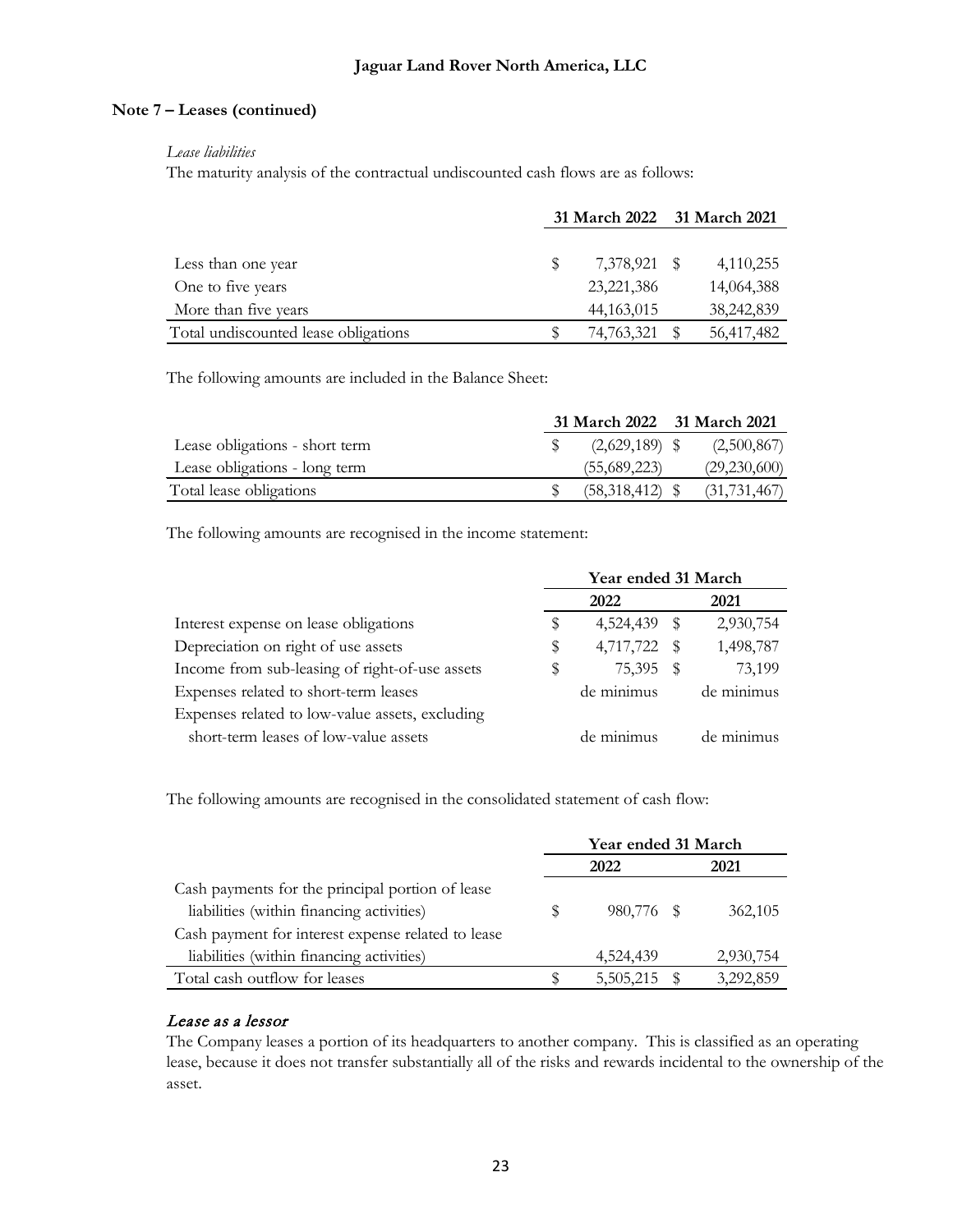## **Note 7 – Leases (continued)**

The maturity analysis of lease payments, showing the undiscounted lease payments to be received after the reporting date are as follows:

|                                                   | 31 March 2022 31 March 2021 |           |         |
|---------------------------------------------------|-----------------------------|-----------|---------|
| Not later than one year                           |                             | 77,652 \$ | 75,395  |
| Later than one year but not later than five years |                             |           | 77,652  |
| Later than five years                             |                             |           |         |
| Total undiscounted lease payments to be received  |                             | 77.652 \$ | 153,047 |

#### **8. Finance Receivables**

Finance receivables consist of an intercompany loan receivable with the parent company of \$684.3 million and \$1.15 billion at 31 March 2022 and 2021, respectively. See Related Party note 23 for further details.

## **9. Other Current Assets**

Other current assets consist of the following:

|                                  | As at 31 March       |           |  |  |  |
|----------------------------------|----------------------|-----------|--|--|--|
|                                  | 2022                 | 2021      |  |  |  |
| Current tax asset                | \$<br>223,612<br>- S | 226,021   |  |  |  |
| Prepaid warranty insurance       | 441,079              | 523,641   |  |  |  |
| Prepayments for vehicles         | 103,984              | 612,324   |  |  |  |
| Prepaid expenses - miscellaneous | 898,624              | 598,601   |  |  |  |
|                                  |                      |           |  |  |  |
| Other current assets             | 1,667,299<br>S       | 1,960,587 |  |  |  |

### **10. Cash and cash equivalents**

Cash and cash equivalents consist of amounts on deposit with banks for operating purposes. At 31 March 2022 and 2021 the Company had cash of \$1.5 million and \$5.2 million, respectively.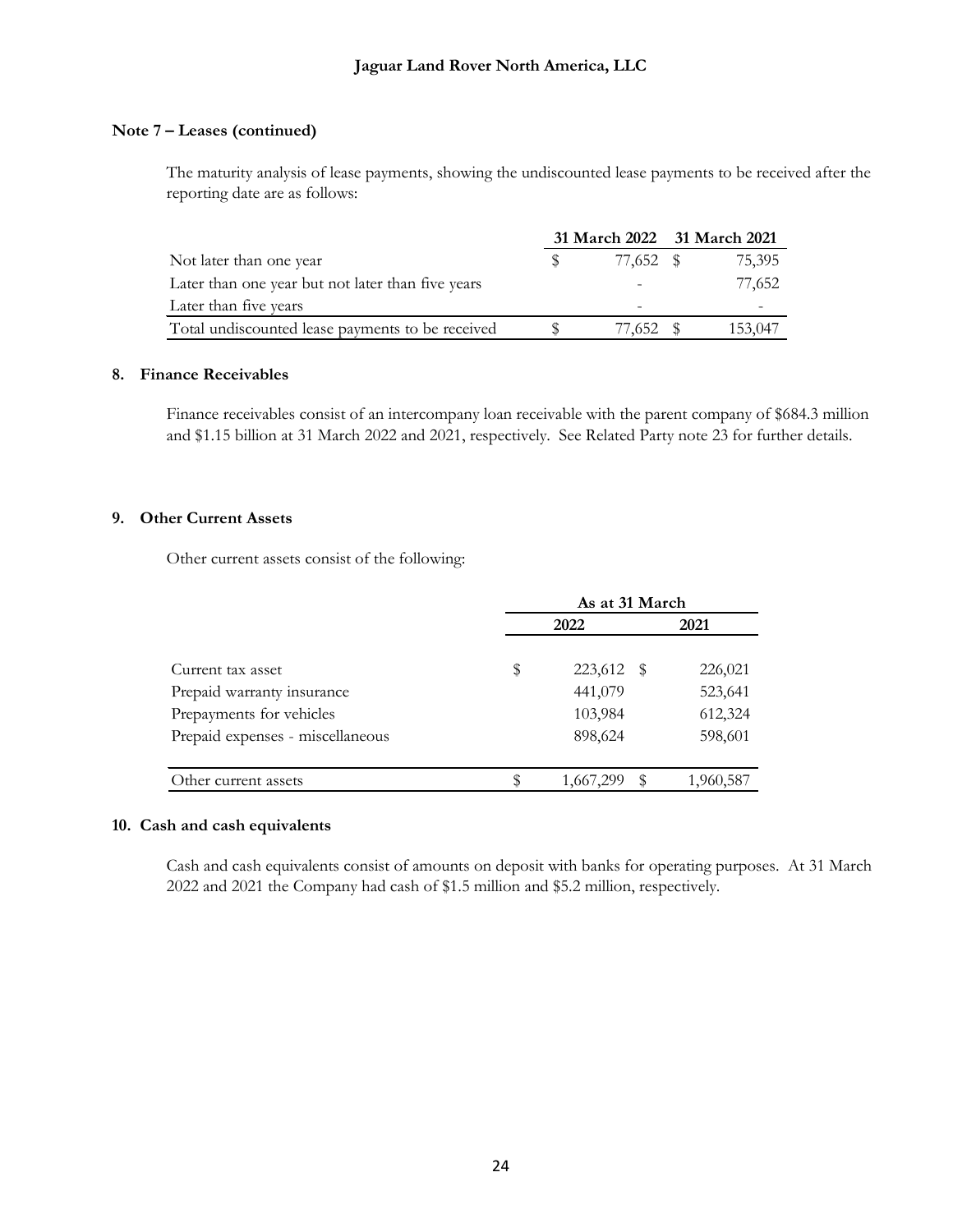## **11. Variable Marketing Provisions**

Variable marketing provisions are comprised of liabilities for dealer incentives. Variable marketing provisions were all current and materialized as follows:

| Balance at 31 March 2020        | \$<br>(421, 165, 212) |
|---------------------------------|-----------------------|
| Provisions made during the year | (2,006,629,419)       |
| Provisions used during the year | 2,235,116,286         |
| Other adjustments               | 53,800,000            |
|                                 |                       |
| Balance at 31 March 2021        | \$<br>(138, 878, 345) |
|                                 |                       |
| Provisions made during the year | (375, 771, 947)       |
| Provisions used during the year | 509,528,081           |
| Balance at 31 March 2022        | (5, 122, 212)         |

The other adjustment of \$53.8 million recorded in the fiscal year ended 31 March 2021 was to reverse the provision recorded at the end of the previous fiscal year to reflect the deteriorated market condition created by COVID-19. Subsequently, the market conditions improved considerably and it was deemed that this provision was no longer needed.

### **12. Other Current Liabilities**

Other current liabilities consist of the following:

|                                                 | As at 31 March |                    |                 |  |
|-------------------------------------------------|----------------|--------------------|-----------------|--|
|                                                 |                | 2022               | 2021            |  |
| Variable dealer margin accruals                 | \$             | $(127,370,716)$ \$ | (218, 711, 064) |  |
| Fixed marketing accruals                        |                | (26, 286, 855)     | (56, 161, 313)  |  |
| Deferred revenue - service plans                |                | (39,703,598)       | (50, 763, 344)  |  |
| Deferred revenue - certified pre-owned programs |                | (50, 484, 058)     | (40, 758, 040)  |  |
| Import duties and sales/use tax                 |                | (22,710,261)       | (38, 645, 363)  |  |
| Deferred revenue - connected car                |                | (25,870,184)       | (25, 297, 382)  |  |
| Customer deposits                               |                | (946, 798)         | (945, 402)      |  |
| <b>Total Other current liabilities</b>          | \$             | (293,372,470)      | (431,281,908)   |  |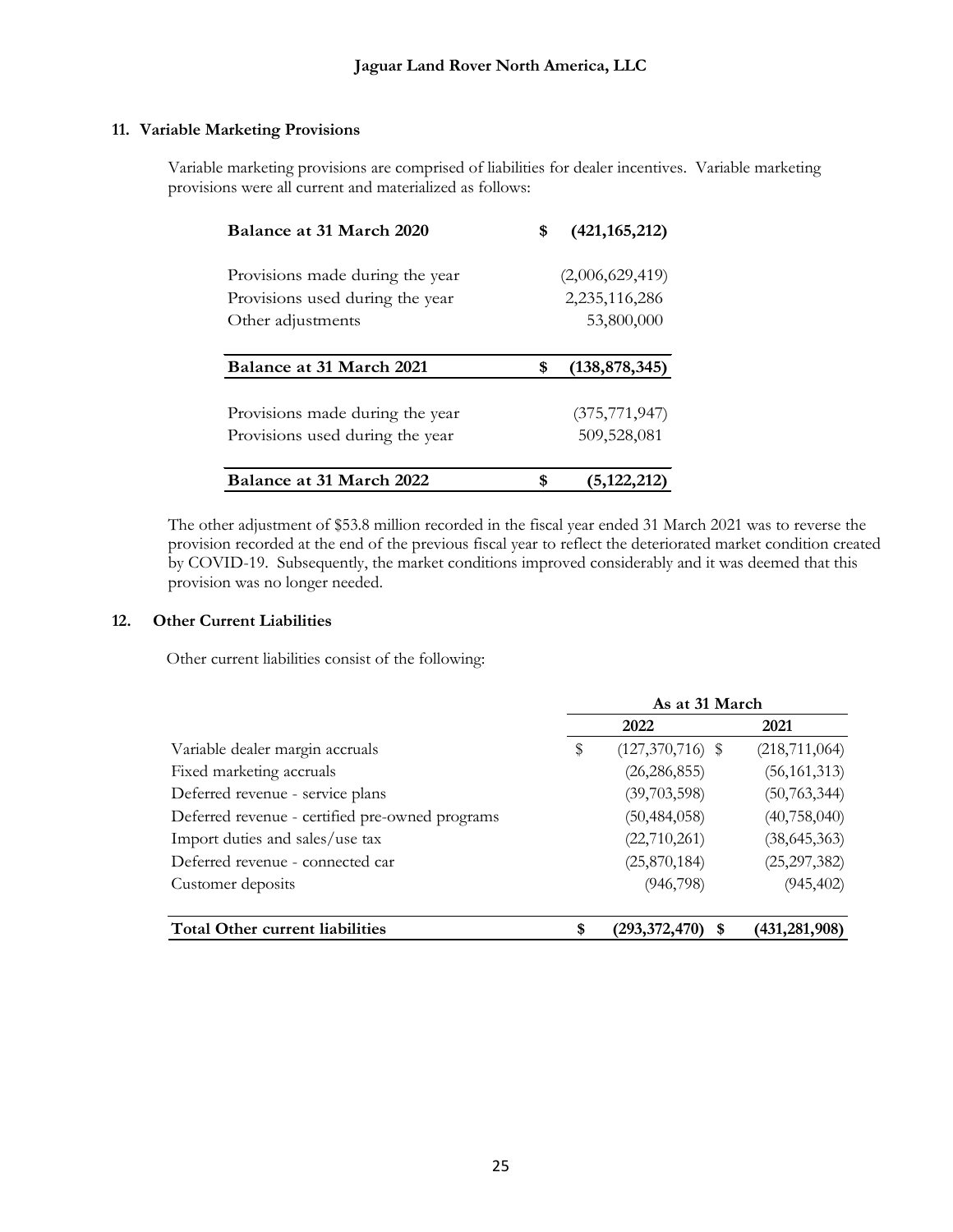### **13. Other Non-current Liabilities**

Other non-current liabilities consist of the following:

|                                                 |   | As at 31 March       |                 |
|-------------------------------------------------|---|----------------------|-----------------|
|                                                 |   | 2022                 | 2021            |
| Deferred revenue - certified pre-owned programs | S | $(61,072,821)$ \$    | (68, 596, 371)  |
| Deferred revenue - service plans                |   | (35, 274, 519)       | (49, 726, 452)  |
| Deferred revenue - customer prepaid plans       |   | (12, 588, 542)       | (16, 712, 997)  |
| Deferred revenue - connected car                |   | (35, 403, 513)       | (36,601,641)    |
| Defined benefits obligations                    |   | (3, 146, 161)        | (3,825,409)     |
|                                                 |   |                      |                 |
| Total Other non-current liabilities             |   | (147, 485, 556)<br>S | (175, 462, 870) |

### **14. Other provisions**

Other provisions consist of amounts recognized related to expected future cash outflow for locally offered vehicle services under such programs as roadside assistance and service loaner as well as residual risk sharing agreements on leased vehicles. During the fourth quarter of the year ended 31 March 2021, the Company restructured its business to better align with the Global Reimagine strategy and as such terminated 12 individuals from its headquarters and field operations and recorded a provision of \$1.4 million which was mostly paid out by the end of fiscal 2022. These other provisions mature at various intervals over the next five years. The other provisions were segregated between current and non-current as follows:

|                                 | Locally Offered           |                                      |                     |              |                  |
|---------------------------------|---------------------------|--------------------------------------|---------------------|--------------|------------------|
|                                 | Vehicle Services          | Residual Risk                        | Restructuring       |              | Total            |
| Balance at 31 March 2020        | \$                        | $(28,893,316)$ \$ $(158,420,672)$ \$ |                     |              | \$ (187,313,987) |
| Provisions made during the year | (365, 316, 477)           | (48, 644, 924)                       | (1,352,162)         |              | (415, 313, 562)  |
| Provisions used during the year | 372, 127, 818             | 83,284,353                           |                     |              | 455, 412, 171    |
| Other adjustments               |                           | 123,781,242                          |                     |              | 123,781,242      |
| Balance at 31 March 2021        | \$<br>$(22,081,975)$ \$   |                                      | (1,352,162)         | $\mathbb{S}$ | (23, 434, 137)   |
| Current                         | \$<br>$(8,691,579)$ \$    |                                      | \$<br>(1,352,162)   | \$           | (10,043,741)     |
| Noncurrent                      | \$<br>$(13,390,396)$ \$   |                                      |                     | S            | (13,390,396)     |
| Provisions made during the year | (132, 440, 746)           |                                      |                     |              | (132, 440, 746)  |
| Provisions used during the year | 132,573,577               |                                      | 1,337,633           |              | 133,911,210      |
| Other adjustments               |                           |                                      |                     |              |                  |
| Balance at 31 March 2022        | \$<br>$(21, 949, 144)$ \$ |                                      | \$<br>$(14,528)$ \$ |              | (21, 963, 672)   |
| Current                         | \$<br>$(9,079,615)$ \$    |                                      | $(14,528)$ \$       |              | (9,094,144)      |
| Noncurrent                      | $(12,869,529)$ \$         |                                      |                     |              | (12, 869, 529)   |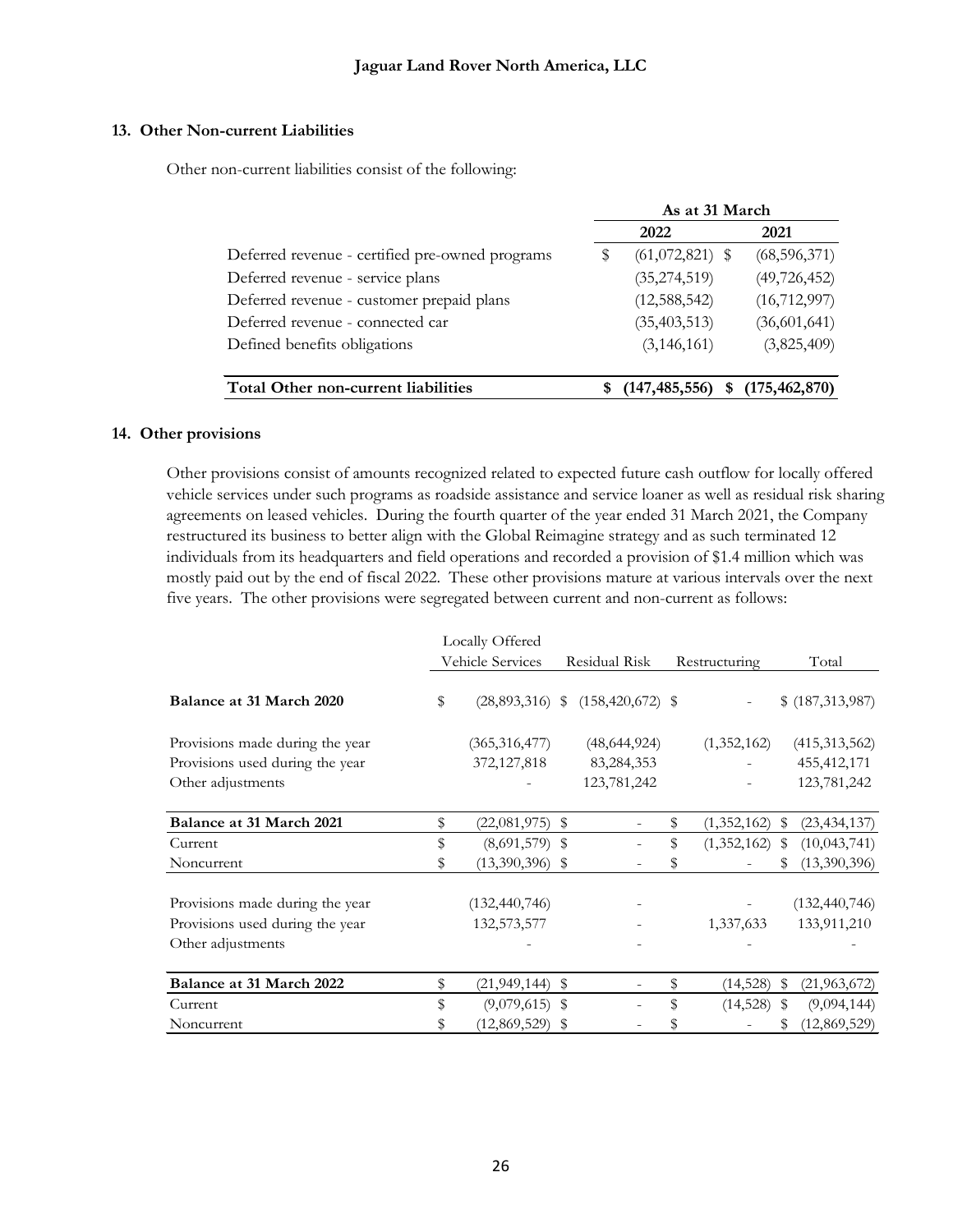## **Note 14 – Other provisions (continued)**

During fiscal year 2020, the Company recorded \$158.4 million residual risk provision under its risk sharing agreement with a financial institution. The increase in the residual risk provision was due to residual value losses from decline in wholesale values for used cars and was further increased as result of the COVID-19 pandemic. Experience during fiscal year 2021 indicated that due to supply shortage across the automotive industry, residual value of used cars had improved dramatically to the point that a residual risk provision was no longer needed, and the Company reversed \$123.8 million of the amounts previously recorded. Due to continuing supply shortages during fiscal 2022, no further residual risk provisions were required to be recorded.

## **15. Employee Costs**

Employee costs consist of the following:

|                           | Year ended 31 March |                 |            |  |  |  |  |  |  |  |
|---------------------------|---------------------|-----------------|------------|--|--|--|--|--|--|--|
|                           |                     | 2022            | 2021       |  |  |  |  |  |  |  |
| Salaries, wages and bonus | S                   | 35,722,375 \$   | 36,728,978 |  |  |  |  |  |  |  |
| <b>Benefits</b>           |                     | 6,296,099       | 5,214,332  |  |  |  |  |  |  |  |
| Defined benefit pensions  |                     | 87,279          | 117,826    |  |  |  |  |  |  |  |
| Reorganization costs      |                     | (11, 923)       | 1,352,161  |  |  |  |  |  |  |  |
| Other                     |                     | 399,562         | 7,438      |  |  |  |  |  |  |  |
|                           |                     |                 |            |  |  |  |  |  |  |  |
| Total employee costs      |                     | 42,493,392<br>S | 43,420,735 |  |  |  |  |  |  |  |

### **16. Other Expenses**

Other expenses consist of the following:

|                                               | Year ended 31 March |                  |             |  |  |  |  |  |
|-----------------------------------------------|---------------------|------------------|-------------|--|--|--|--|--|
|                                               |                     | 2022             | 2021        |  |  |  |  |  |
| Consulting costs and other purchased services | \$                  | 7,262,510 \$     | 7,429,188   |  |  |  |  |  |
| Facilities costs                              |                     | 1,114,079        | 2,600,885   |  |  |  |  |  |
| Post IFRS 16 adoption adjustment              |                     |                  | (5,730,112) |  |  |  |  |  |
| Travel and entertainment costs                |                     | 459,695          | 57,661      |  |  |  |  |  |
| Information technology costs                  |                     | 1,791,927        | 1,518,890   |  |  |  |  |  |
| Other general operating expenses              |                     | 4,726,516        | 1,041,969   |  |  |  |  |  |
|                                               |                     |                  |             |  |  |  |  |  |
| <b>Total Other expenses</b>                   | \$                  | 15,354,727<br>\$ | 6,918,481   |  |  |  |  |  |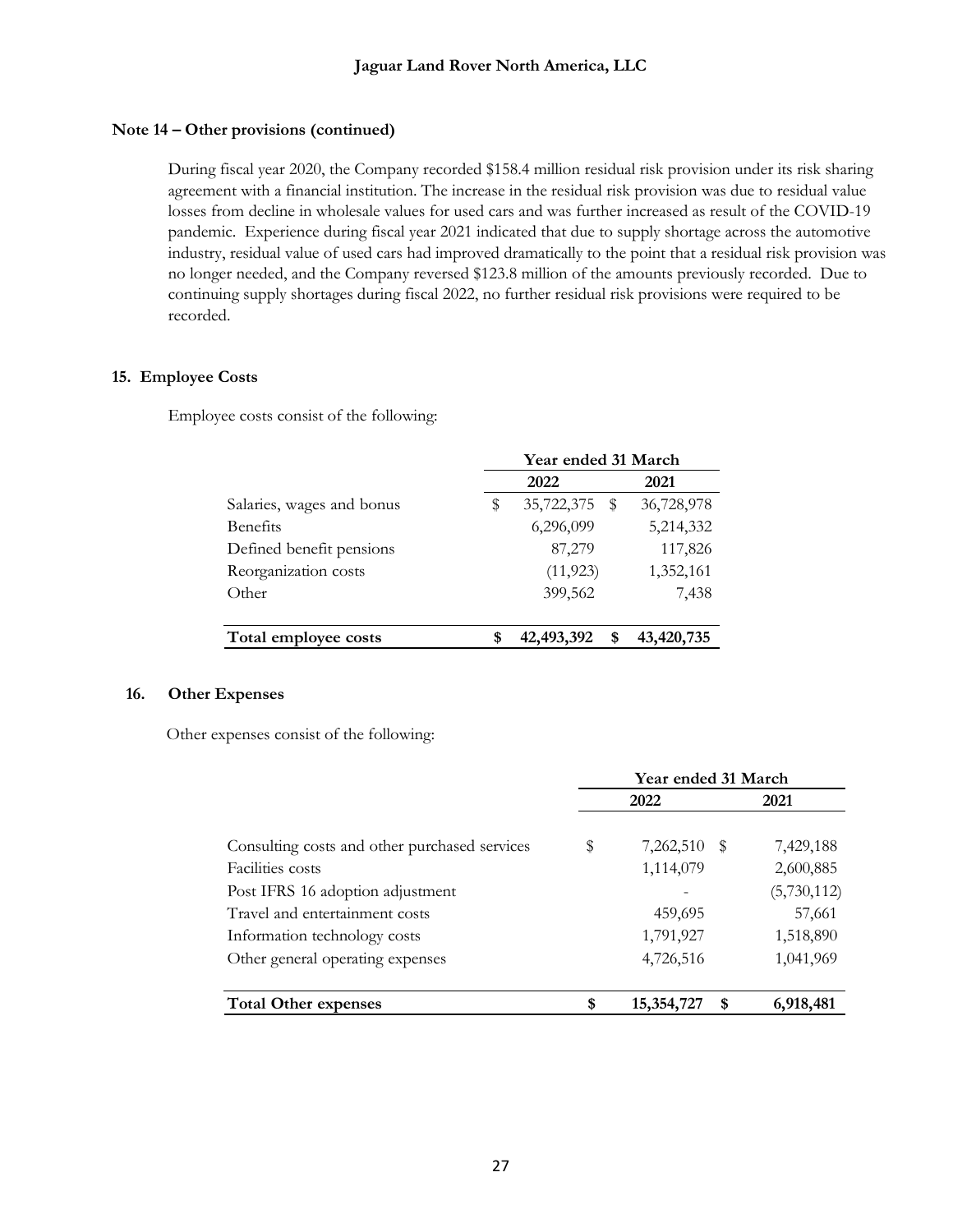## **17. Other income**

Other income consisted of the following:

|                                        |   | Year ended 31 March |      |            |
|----------------------------------------|---|---------------------|------|------------|
|                                        |   | 2022                |      | 2021       |
| Commissions - extended service plans   | S | 1,080,803           | - \$ | 841,005    |
| Commissions - oil                      |   | 7,529,231           |      | 3,189,289  |
| Satellite radio activation commissions |   | 8,215,531           |      | 7,226,518  |
| Tire and navigation revenue share      |   | 4,038,394           |      | 3,108,892  |
| Miscellaneous items, net               |   | 1,685,677           |      | 2,486,142  |
| Total Other income                     |   | 22,549,636          |      | 16,851,846 |

## **18. Employee benefits**

## Defined benefit plans

The Company has a supplemental executive retirement plan that provides for a fixed annual benefit for its participants. This plan is fully funded. The Company also maintains a plan providing postretirement medical benefits covering certain salaried employees which is unfunded. The Company funds the unfunded benefits plan on a pay-as-you-go basis. These plans have a total liability of \$3.1 million and \$3.8 million at 31 March 2022 and 31 March 2021, respectively. During the years ended 31 March 2022 and 31 March 2021, the Company recognized expense of \$0.2 million and \$0.2 million related to these plans. The Company expects to contribute \$0.1 million to these plans during the 12 months ending 31 March 2023.

# Defined contribution plan

Additionally, the Company sponsors and administers a 401(k) Retirement Savings Plan (the "Savings Plan") for the benefit of its employees. Recordkeeping services are provided by a third party plan administrator. The Savings Plan covers all eligible employees of the Company and enables eligible participants to contribute up to statutory limitations. An employee may elect to participate in the Savings Plan after having met certain minimum requirements. Participants are fully vested in the Savings Plan at all times with respect to their contributions, after 2 years of service with respect to the Company's contributions (Company Match) and after 3 years of service for the Company's contributions for Profit Sharing and Supplemental Contributions. The Company maintains at its discretion the right to change the level of matching contributions and to amend, modify, or terminate the Savings Plan.

The Company's contribution to defined contribution plans was \$1.5 million and \$1.6 million for years ended 31 March 2022 and 2021, respectively.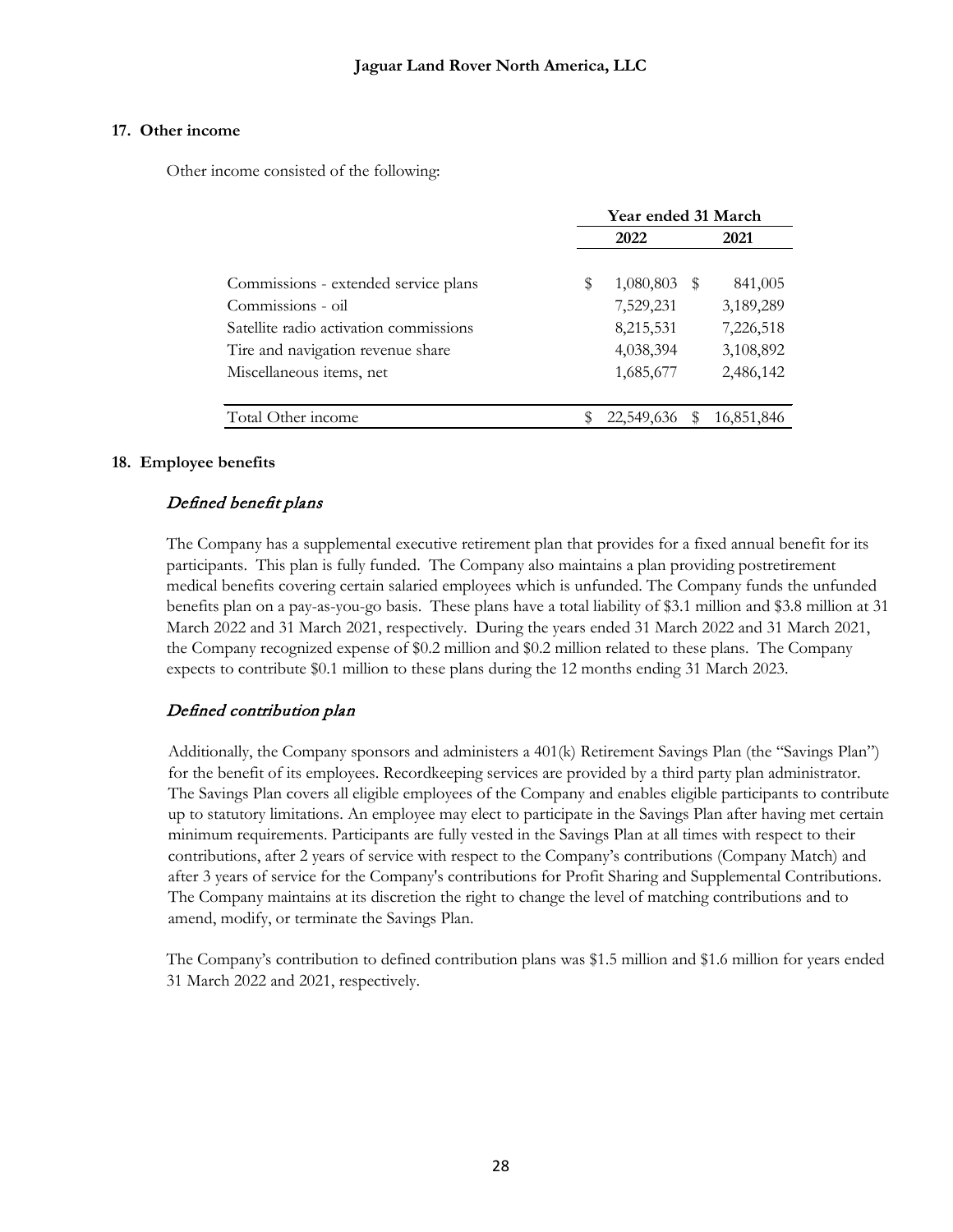### **19. Commitments and contingencies**

In the normal course, the Company faces claims and assertions by various parties. The Company assesses such claims and assertions and monitors the legal environment on an ongoing basis, with the assistance of external legal counsel wherever necessary. The Company records a provision for any claims where the Company has a present obligation as a result of a past event where it is probable an outflow of resources will be required to settle the obligation and a reliable estimate can be made and discloses such matters in its financial statements, if material. For potential losses that are considered possible, but not probable, the Company provides disclosure in the financial statements but does not record a provision in its accounts unless the loss becomes probable. Any claims of a product liability nature are assessed and a provision is recorded, if necessary, by JLR Limited.

Management asserts that none of the claims against the Company are probable or estimable, and it believes that none of the contingencies either individually or in the aggregate, would have a material adverse effect on the Company's financial condition, results of operations or cash flows.

### Guarantees

The Company does not provide any guarantees for related parties or unrelated third parties.

## **Commitments**

In the normal course of business, the Company contracts with third parties to provide goods and/or services to the Company in order to operate day to day.

For commitments related to leases, refer to Note 7.

# Residual Risk

In the normal course of business, the Company has a vehicle residual risk sharing arrangement with a financial institution that underwrites retail leases. The Company is not a party to these retail leases. Under the arrangement that was in effect until 31 March 2018, residual collateral deposits were made quarterly based on the final expected residual values of the underlying vehicle at lease termination. At certain points in the life of the retail leases, an interim review was performed and if there was excess collateral on deposit, the Company was entitled to receive a refund of previously deposited collateral. For leases initiated under this contract, when vehicles are disposed after the lease end date, the Company shares equally in any gains, the counterparty incurs all losses up to 6.5%., any losses between 6.5% and 12% are shared equally, and the Company is responsible for all losses over 12%.

Effective 1 April 2018, a revised residual risk sharing agreement has been executed that revised the risk sharing agreement for future lease contracts. For all leases initiated under the new contract, when vehicles are disposed after the lease end date, the counterparty incurs all losses up to 9.25% and the Company is responsible for all losses above 9.25%.

## Taxing Authority Reviews

In the normal course of business, the Company is subject to income taxes in numerous federal, state and local jurisdictions and judgement is required in determining the appropriate provision, if any, for transactions where the ultimate tax determination is uncertain. In such circumstances the Company recognizes liabilities for anticipated taxes based on the best information available and where the anticipated liability is both probable and estimable.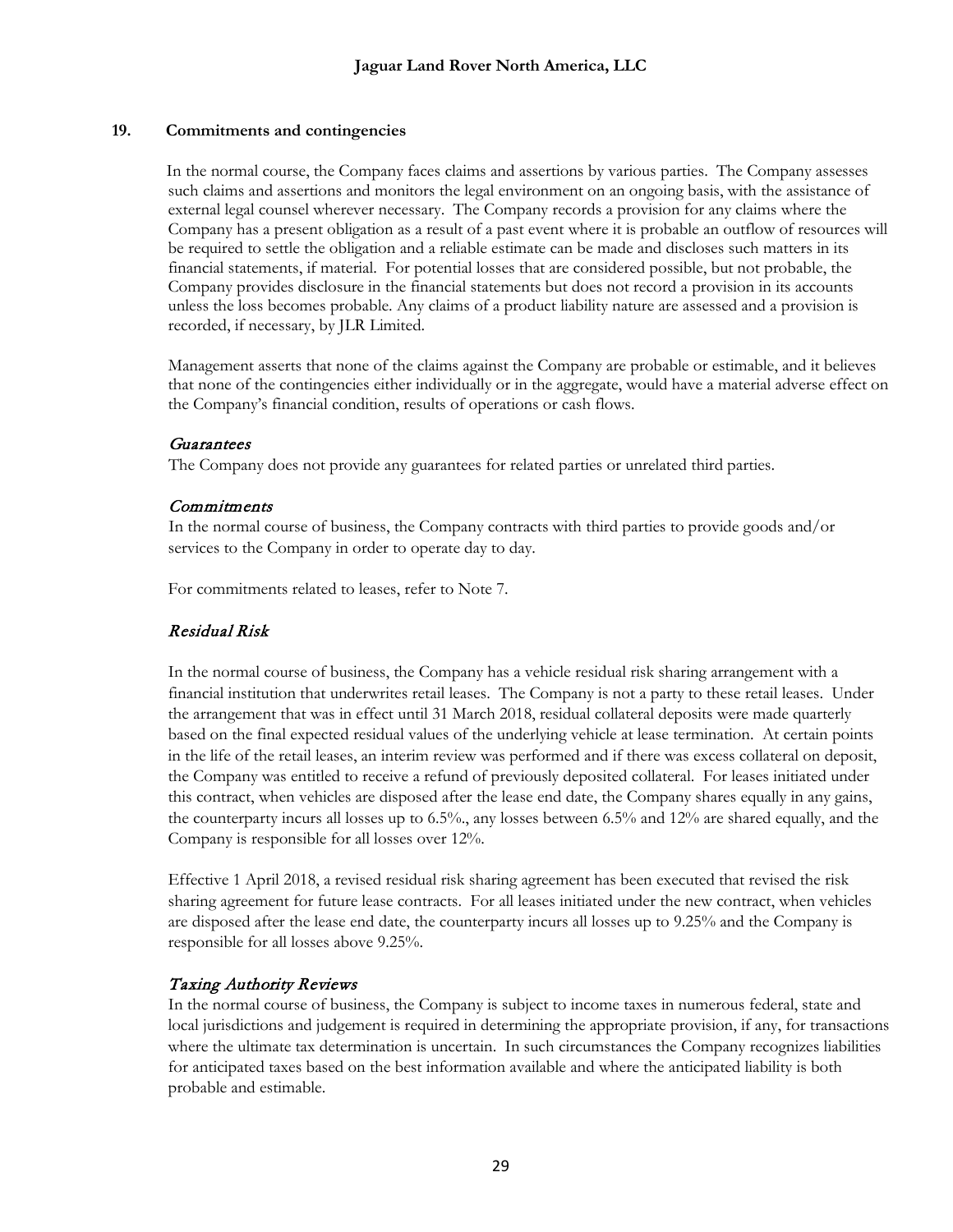## **Note 19 – Commitments and contingencies (continued)**

Income tax related contingent liabilities are assessed continually and as a reliable estimate can be made, or if they become probable, a provision is recognized in the financial statements of the period in which the change in estimate or probability occurs. Where the final outcome of such matters differs from the amount recorded, any differences may impact income taxes in the period in which the final determination is made.

## **20. Capital Management**

The Company is capitalized via investment from its parent company, JLR Limited. The Company purchases the majority of products it sells from JLR Limited and related companies. The cash flow from the sale of vehicles and parts is sufficient to pay JLR Limited and all other suppliers. Any remaining cash after paying all suppliers, vendors and operating expenses is remitted back to JLR Limited in accordance with a cash pooling agreement. As such, no additional financing is required. At both 31 March 2022 and 2021, the Company maintained capital of \$157.3 million.

There were no dividends paid during any of the years presented.

## **21. Disclosures on financial instruments**

This section gives an overview of the significance of financial instruments for the Company and provides additional information on Balance Sheet items that contain financial instruments.

The details of significant accounting policies, including the criteria for recognition, the basis of measurement and the basis on which income and expenses are recognized, in respect of each class of financial asset, financial liability and equity instrument are disclosed in Note 2 to the financial statements.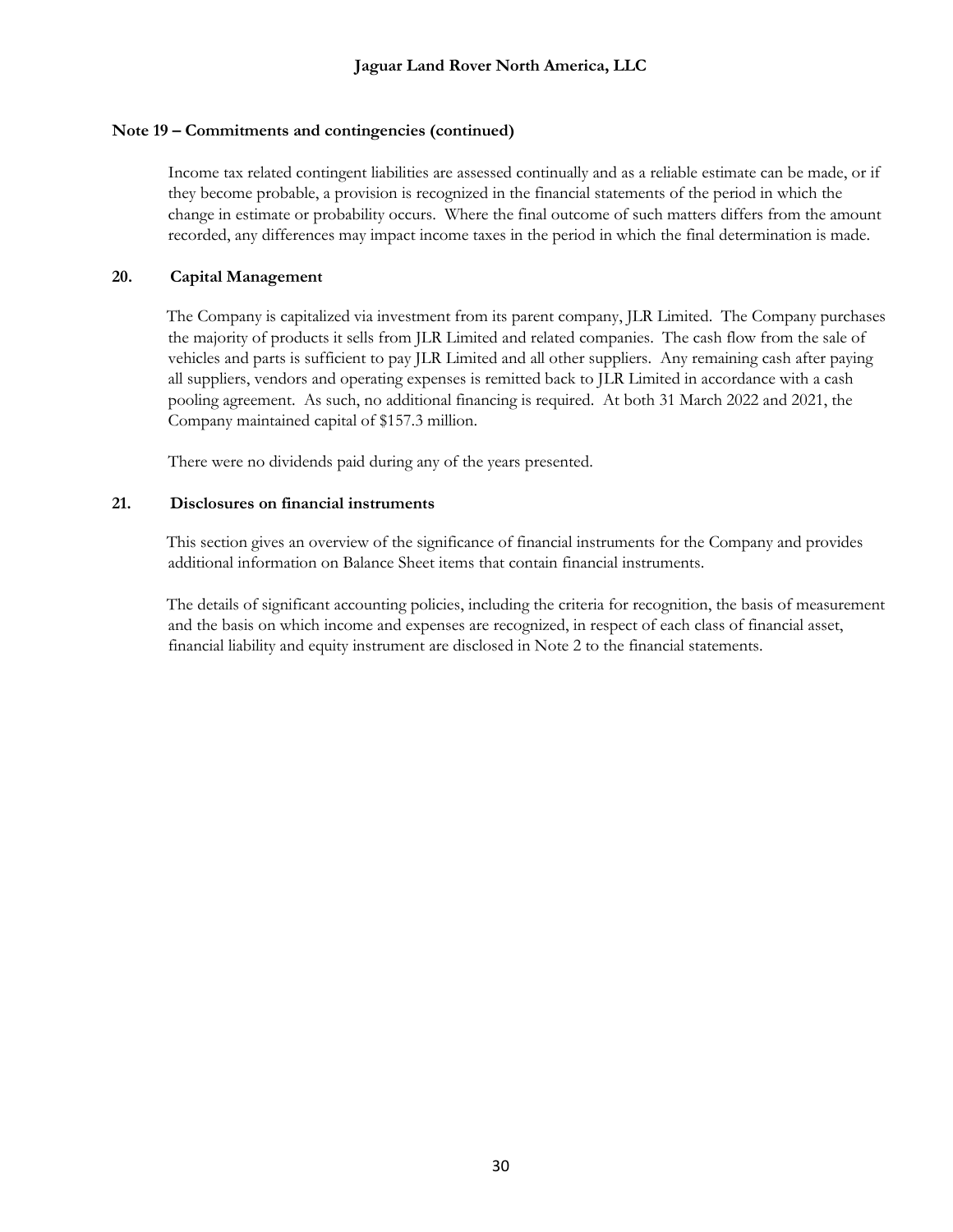### **Note 21 – Disclosures on financial instruments**

### **a) Financial assets and liabilities**

The following table presents the carrying amounts and fair value of each category of financial assets and liabilities as of 31 March 2022 and 2021, respectively.

|                              | As at 31 March |                      |      |                  |    |                    |    |                  |  |  |  |  |  |
|------------------------------|----------------|----------------------|------|------------------|----|--------------------|----|------------------|--|--|--|--|--|
|                              |                |                      | 2022 |                  |    | 2021               |    |                  |  |  |  |  |  |
|                              |                | Total Carrying       |      |                  |    | Total Carrying     |    |                  |  |  |  |  |  |
|                              |                | Value                |      | Total Fair Value |    | Value              |    | Total Fair Value |  |  |  |  |  |
| <b>Financial Assets</b>      |                |                      |      |                  |    |                    |    |                  |  |  |  |  |  |
| Cash and cash equivalents    | \$             | 1,489,040            | \$   | 1,489,040        | \$ | 5,226,436 \$       |    | 5,226,436        |  |  |  |  |  |
| Trade receivables            |                | 97,918,222           |      | 97,918,222       |    | 97,216,685         |    | 97,216,685       |  |  |  |  |  |
| Finance receivables          |                | 684,290,308          |      | 684,290,308      |    | 1,150,882,019      |    | 1,150,882,019    |  |  |  |  |  |
| Other financial assets       |                | 1,421,395            |      | 1,421,395        |    | 1,778,366          |    | 1,778,366        |  |  |  |  |  |
| Total                        | \$             | 785,118,965          | S    | 785,118,965      |    | \$1,255,103,506    |    | \$1,255,103,506  |  |  |  |  |  |
| <b>Financial Liabilities</b> |                |                      |      |                  |    |                    |    |                  |  |  |  |  |  |
| Accounts payable             | \$             | $(330, 122, 600)$ \$ |      | (330, 122, 600)  | \$ | $(721,370,017)$ \$ |    | (721,370,017)    |  |  |  |  |  |
| Financial liabilities        |                |                      |      |                  |    | (216, 416)         |    | (216, 416)       |  |  |  |  |  |
| Other financial liabilities  |                |                      |      |                  |    | (1,240,399)        |    | (1,240,399)      |  |  |  |  |  |
| Total                        | \$             | (330, 122, 600)      | S    | (330, 122, 600)  |    | (722,826,832)      | \$ | (722,826,832)    |  |  |  |  |  |

The Company does not have any derivative financial instruments.

The short term financial assets and liabilities are stated at amortized cost which is approximately equal to their fair value.

Management uses its best judgment in estimating the fair value of its financial instruments. However, there are inherent limitations in any estimation technique. Therefore, for substantially all financial instruments, the fair value estimates presented above are not necessarily indicative of all the amounts that the Company could have realized or paid in a sales transaction as of the respective dates. The estimated fair value amounts as of 31 March 2022 and 2021 have been measured as of the respective dates. As such, the fair values of these financial instruments subsequent to the respective reporting dates may be different than the amounts reported at each year-end.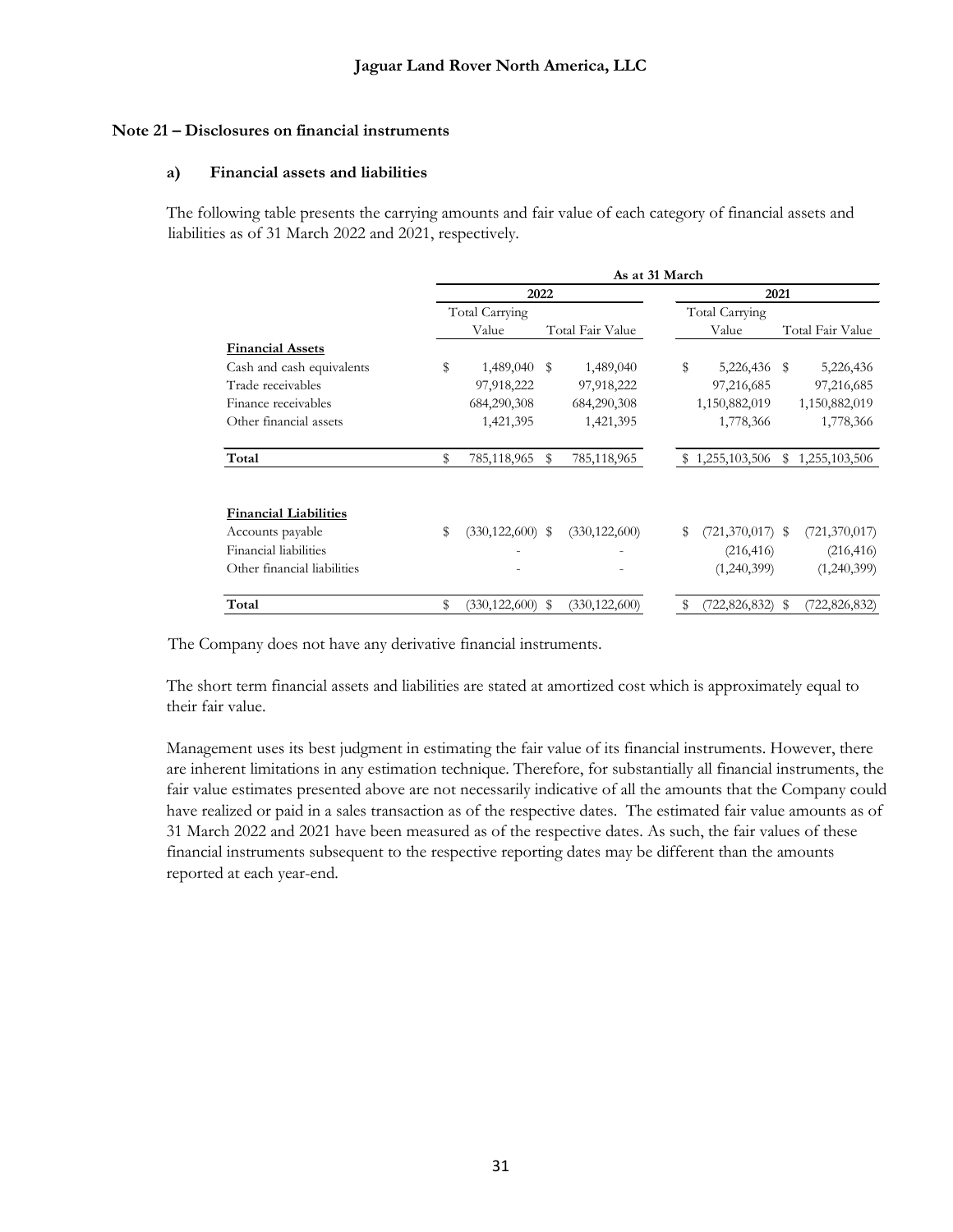## **Note 21 – Disclosures on financial instruments**

## **b) Financial risk management**

In the course of its business, the Company is exposed primarily to fluctuations in interest rates, credit risk and liquidity risk, which may adversely impact the fair value of its financial instruments.

The Company has a risk management policy which covers risks associated with the financial assets and liabilities like interest rate risks and credit risks. The risk management policy is approved by the board of directors. The risk management framework aims to:

- Create a stable business planning environment by reducing the impact of currency and interest rate fluctuations on the Company's business plan.
- Achieve greater predictability to earnings by determining the financial value of the expected earnings in advance.

## **i) Market risk**

Market risk is the risk of any loss in future earnings, in realizable fair values or in future cash flows that may result from a change in the price of a financial instrument. The value of a financial instrument may change as a result of changes in the interest rates, foreign currency exchange rate, equity price fluctuations, liquidity and other market changes. Future specific market movements cannot be normally predicted with reasonable accuracy.

## a. Foreign currency exchange rate risk

The Company does not have any material exchange risk due to limited transactions in currencies other than US dollars, nor does it have any material balances at the period end which are denominated in any currency other than USD.

## **ii) Credit risk**

Credit risk is the risk of financial loss arising from counterparty failure to repay or service debt according to the contractual terms or obligations. Credit risk encompasses both the direct risk of default and the risk of deterioration of creditworthiness, as well as concentration risks.

Financial instruments that are subject to concentrations of credit risk principally consist of trade receivables and finance receivables.

## Exposure to credit risk

The carrying amount of financial assets represents the maximum credit exposure. The maximum exposure to credit risk was \$785.1 million and \$1.26 billion as of 31 March 2022 and 2021, respectively, being the total of the carrying amount of Cash and cash equivalents, Trade receivables, Finance receivables and Other financial assets.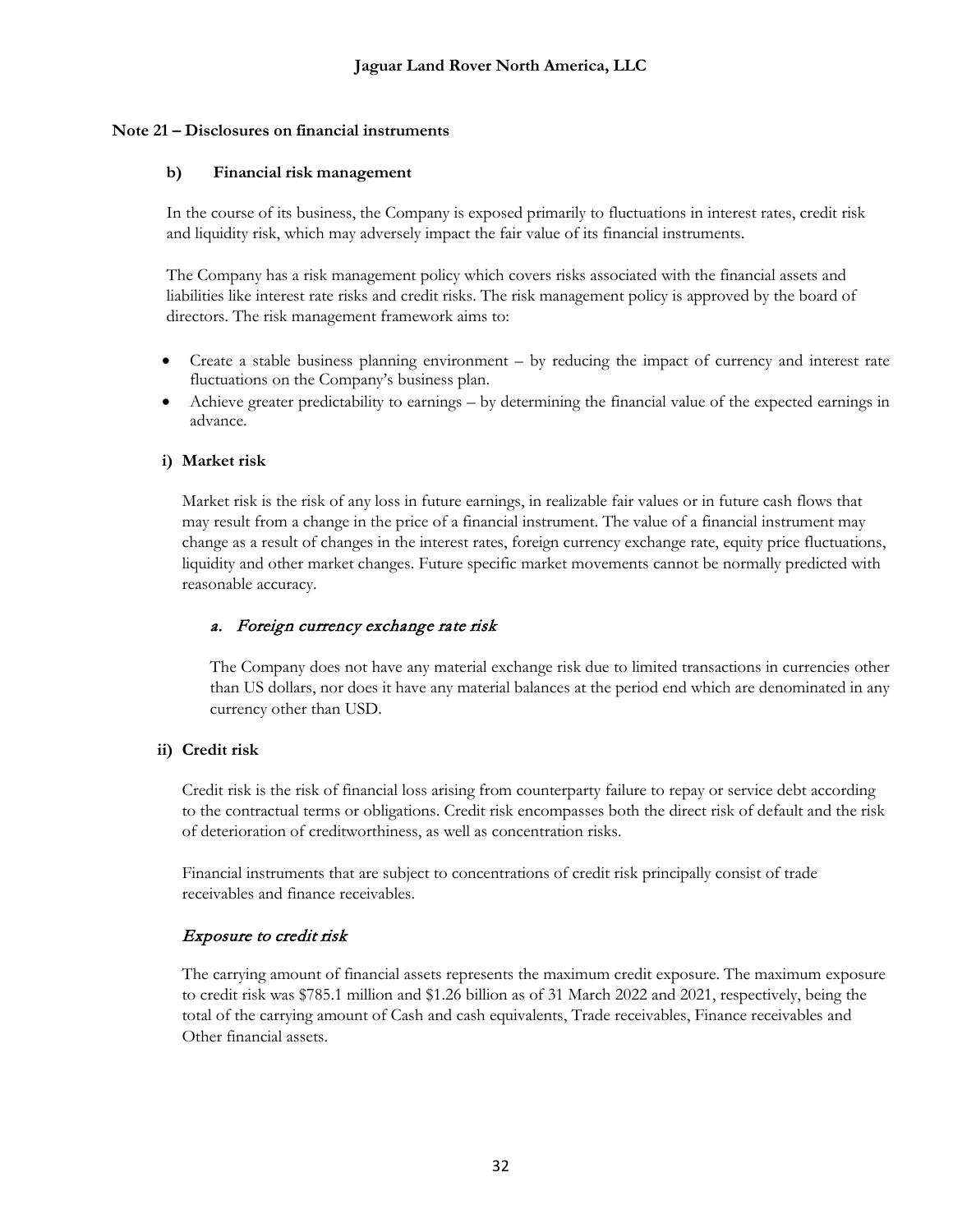## **Note 21 – Disclosures on financial instruments (continued)**

## Financial assets that are neither past due nor impaired

None of the Company's cash equivalents, including time deposits with banks, are impaired. Regarding trade receivables and other receivables, and other loans or receivables that are neither impaired, there were no indications as of 31 March 2022, that any defaults in payment obligations will occur.

## Credit quality of financial assets and impairment loss

The ageing of trade receivables and finance receivables as of the balance sheet date is given below. The age analysis has been considered from the due date.

|                            |            | 31 March 2022 |  |            | 31 March 2021 |            |  |           |  |               |  |
|----------------------------|------------|---------------|--|------------|---------------|------------|--|-----------|--|---------------|--|
|                            | Gross      | Allowance     |  | Total      |               | Gross      |  | Allowance |  | Total         |  |
| <b>Trade Receivables</b>   |            |               |  |            |               |            |  |           |  |               |  |
| Period                     |            |               |  |            |               |            |  |           |  |               |  |
| Not due                    | 82,420,288 | \$            |  | 82,420,288 | ъ             | 91,483,363 |  |           |  | 91,483,363.20 |  |
| Overdue 1-3 months         | 6,396,089  |               |  | 6,396,089  |               | 1,147,245  |  |           |  | 1,147,245     |  |
| Overdue 3-6 months         | 9,071,483  |               |  | 9,071,483  |               | 18.544     |  |           |  | 18.544        |  |
| Overdue more than 6 months | 30,362     |               |  | 30,362     |               | 4,567,533  |  |           |  | 4,567,533     |  |
| Total                      | 97.918.222 |               |  | 97.918.222 |               | 97.216.685 |  |           |  | 97,216,685    |  |

|                            |  |             | 31 March 2022            |                          | 31 March 2021   |           |        |  |                 |  |
|----------------------------|--|-------------|--------------------------|--------------------------|-----------------|-----------|--------|--|-----------------|--|
|                            |  | Gross       | Allowance                | Total                    | Gross           | Allowance |        |  | Total           |  |
| <b>Finance Receivables</b> |  |             |                          |                          |                 |           |        |  |                 |  |
| Period                     |  |             |                          |                          |                 |           |        |  |                 |  |
| Not due                    |  | 684.290.308 |                          | 684,290,308              | \$1,150,882,019 |           |        |  | \$1,150,882,019 |  |
| Overdue 1-3 months         |  | -           |                          | -                        |                 |           |        |  |                 |  |
| Overdue 3-6 months         |  |             |                          | ۰                        |                 |           |        |  |                 |  |
| Overdue more than 6 months |  | -           | $\overline{\phantom{a}}$ | $\overline{\phantom{a}}$ | $\sim$          |           | $\sim$ |  |                 |  |
| Total                      |  | 684,290,308 |                          | 684,290,308              | \$1,150,882,019 |           |        |  | \$1,150,882,019 |  |

## **iii) Liquidity risk**

Liquidity risk refers to the risk that the Company cannot meet its financial obligations. The objective of liquidity risk management is to maintain sufficient liquidity and ensure that it is available for use as per requirements.

The Company is primarily funded through the sale of vehicles and parts at a profit. Generally, funds generated through that means are sufficient to cover all obligations. Any excess cash is remitted back to the parent company, Jaguar Land Rover Limited.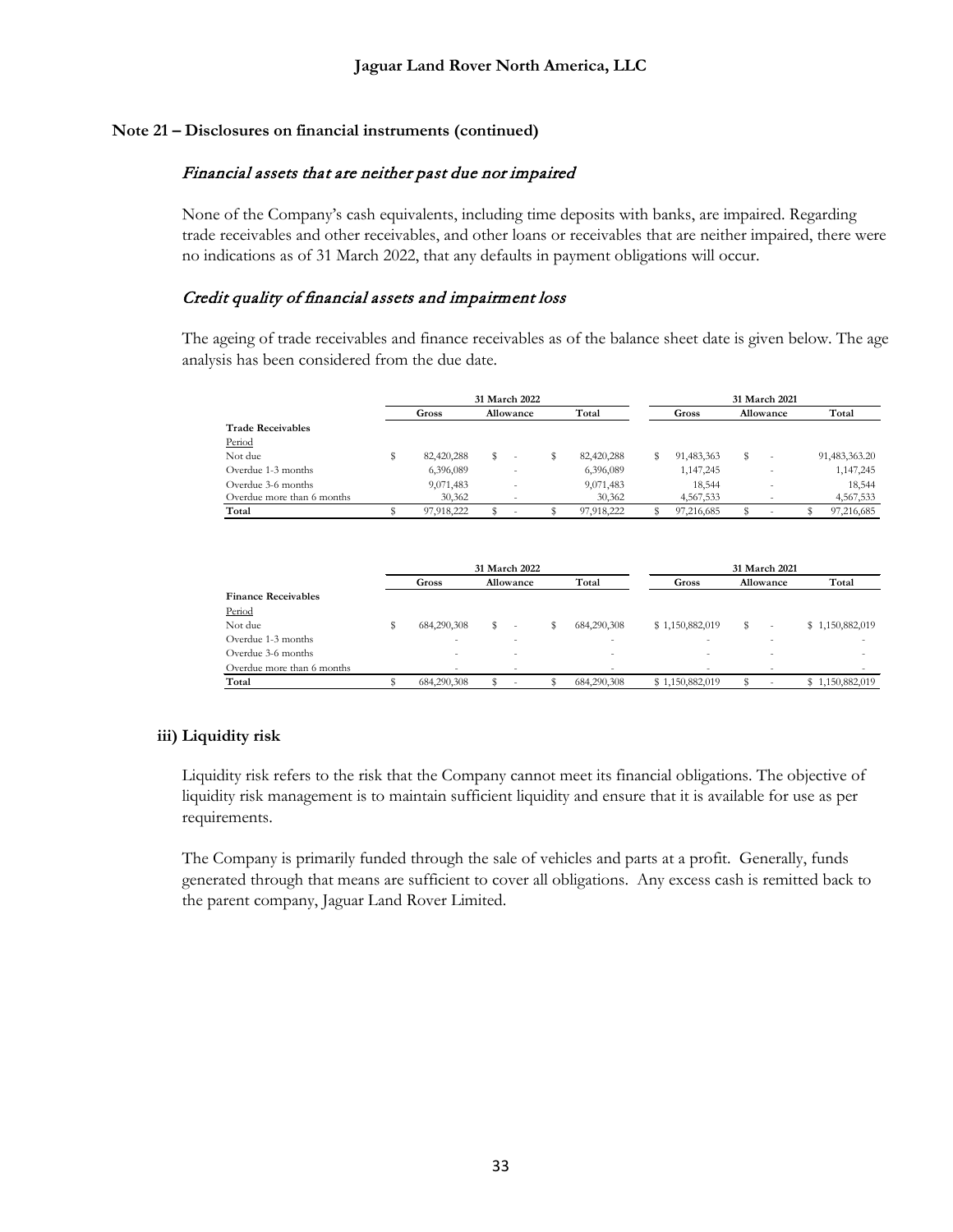#### **Note 21 – Disclosures on financial instruments (continued)**

The table below provides details regarding the contractual maturities of financial liabilities as of 31 March 2022:

|                  |                                                                                                                                                                                                 |  |  |  |  | Due in 2nd Due in 3rd Due after Non-cash |
|------------------|-------------------------------------------------------------------------------------------------------------------------------------------------------------------------------------------------|--|--|--|--|------------------------------------------|
|                  | Carrying amount Due in 1st year vear - 5th year 5 years                                                                                                                                         |  |  |  |  | amount                                   |
| Accounts payable | $\text{\$} \qquad (330,122,600) \qquad \text{\$} \qquad (330,122,600) \qquad \text{\$} \qquad - \qquad \text{\$} \qquad - \qquad \text{\$} \qquad - \qquad \text{\$} \qquad - \qquad \text{\$}$ |  |  |  |  | <b>Service State</b>                     |

#### **iv) Derivative financial instruments and risk management**

The Company does not have any derivative financial instruments.

#### **22. Collaterals**

On 28 January 2013, the Company's intermediary parent, Jaguar Land Rover Automotive PLC, issued \$500 million Senior Notes due 2023 at a coupon of 5.625% per annum. These notes were guaranteed on a senior unsecured basis by JLRNA, Jaguar Land Rover Holdings Limited, Jaguar Land Rover Limited, Land Rover Exports Limited and JLR Nominee Company Limited.

#### **23. Related party transactions**

The Company's related parties principally consist of subsidiaries of Tata Motors Ltd (subsidiaries of JLR Ltd) and other Tata related companies. The Company routinely enters into transactions with these related parties in the ordinary course of business.

The Company purchases the majority of its inventory from subsidiaries of the ultimate UK parent company, primarily Jaguar Land Rover Limited. As a result, the Company will incur payables to those entities. Additionally, the Company has entered into a transfer price arrangement with Jaguar Land Rover Limited whereby pre-tax profitability is fixed as a percentage of revenue. As a result of this arrangement, the Company will transfer profits or losses to this entity to arrive at the appropriate pre-tax profit target by adjusting cost of sales and offsetting payables to affiliated companies. The Company also has various other operation transactions with Jaguar Land Rover Limited that results in payables to or receivables from that entity. All of these transactions are part of a netting agreement and are settled monthly. At 31 March 2022, the Company had a net payable of \$147.1 million with JLR Limited. This compared to a net payable of \$600.3 million with JLR Limited at 31 March 2021 which was recorded in Accounts payable on the Balance Sheets.

As part of the Company's arrangement as a national sales company for JLR Limited, all excess cash after local expenditure requirements is remitted to a central treasury function in the UK on a daily basis. Similarly, if cash collected is not sufficient to cover local expenditures, the Company will receive funding from the central treasury function in the UK. Upon cash transfer between the Company and the central treasury function, an intercompany note receivable is recorded with the parent company. At 31 March 2022 and 2021, the Company had approximately \$684.3 million and \$1.15 billion, respectively, recorded as a note receivable from the parent company.